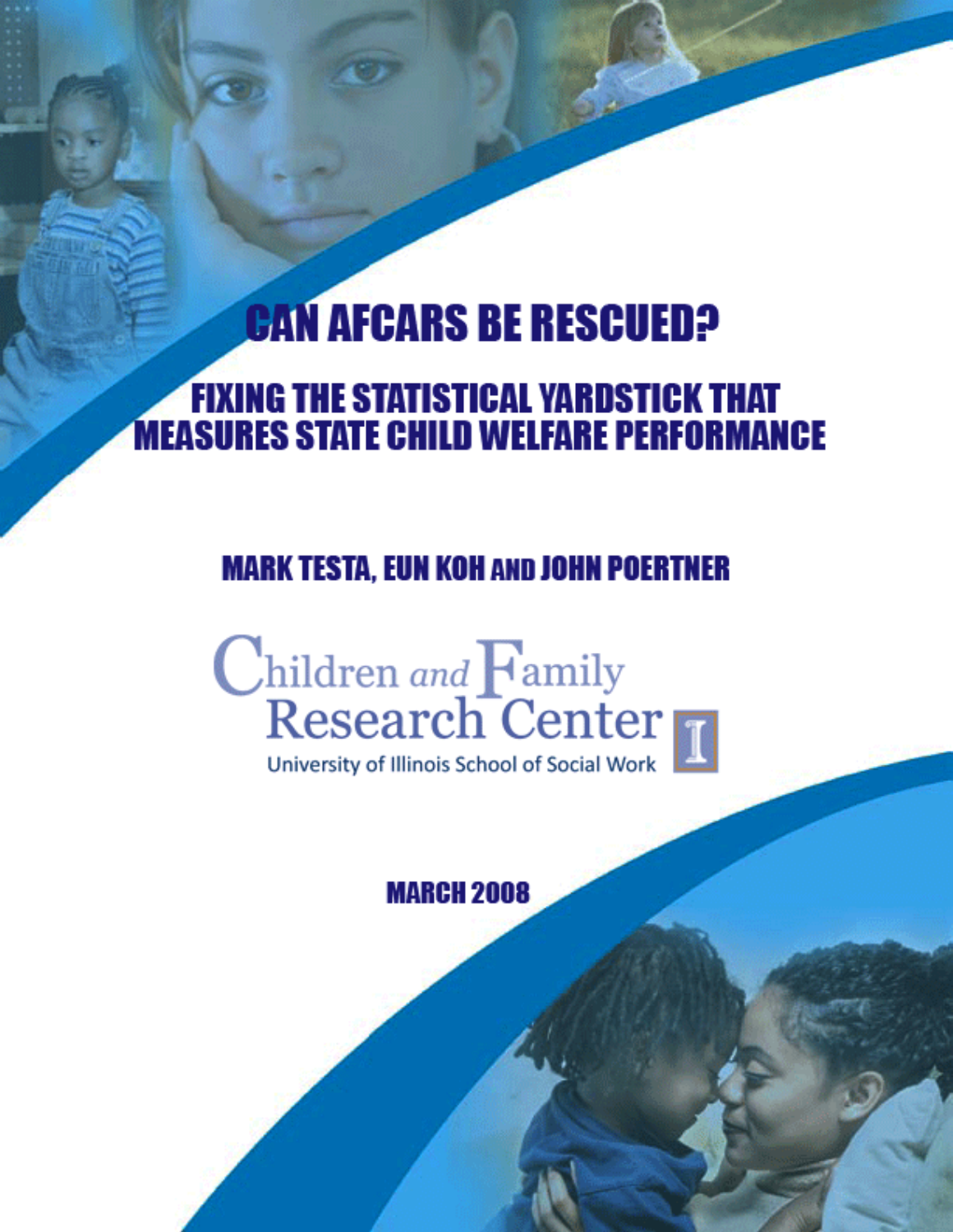# Children and Family Research Center

# **CAN AFCARS BE RESCUED?**

# FIXING THE STATISTICAL YARDSTICK THAT MEASURES STATE CHILD WELFARE PERFORMANCE

## Mark Testa, Eun Koh and John Poertner

March 2008

## Children and Family Research Center School of Social Work University of Illinois at Urbana-Champaign

This project was supported by the Children and Family Research Center, School of Social Work, University of Illinois at Urbana-Champaign, and funded in part by the Pew Charitable Trusts. The views expressed herein should not be construed as representing the policy of the University of Illinois or the Pew Charitable Trusts.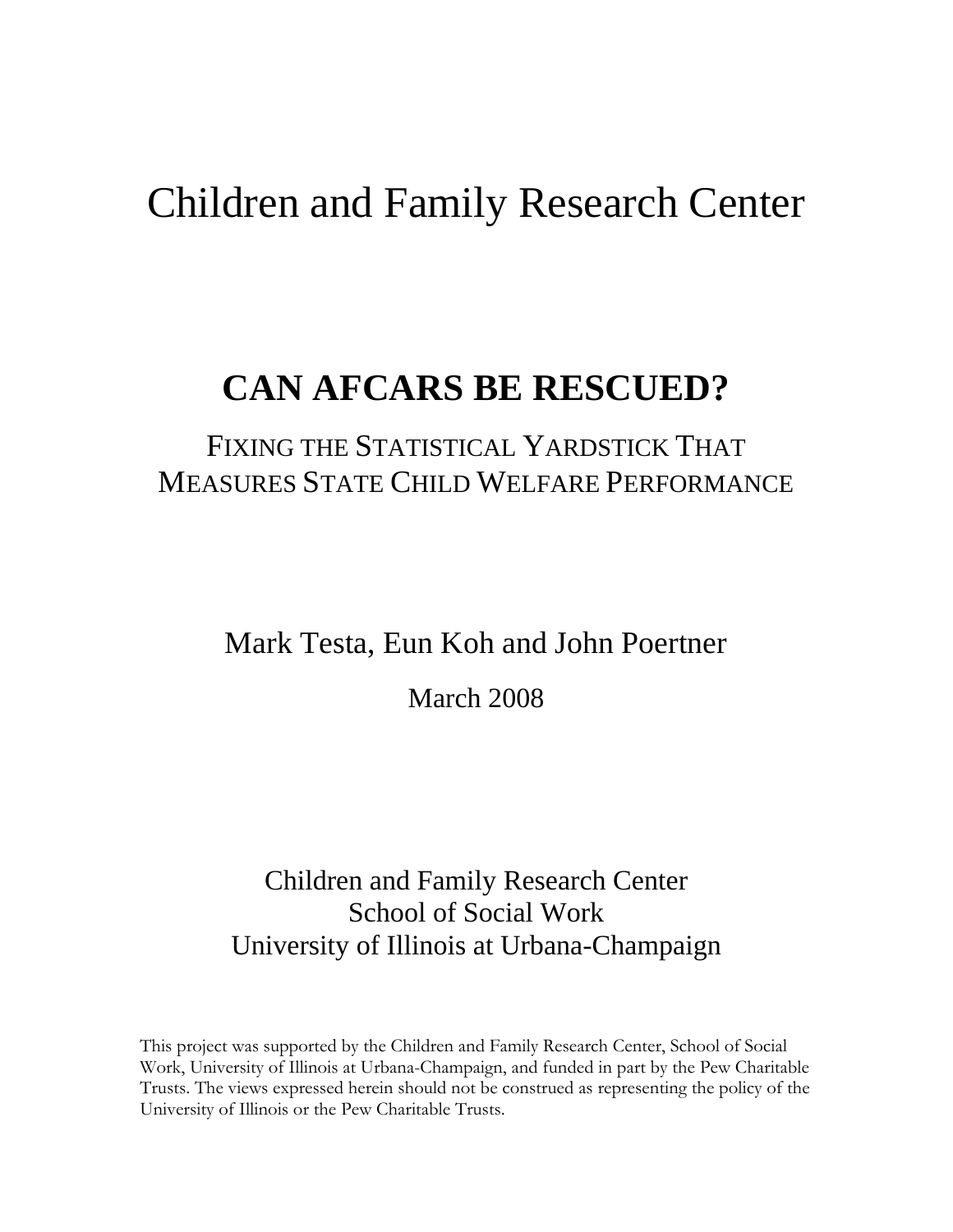#### **CAN AFCARS BE RESCUED?**  FIXING THE STATISTICAL YARDSTICK THAT MEASURES STATE CHILD WELFARE PERFORMANCE

Mark Testa, Eun Koh and John Poertner

Children and Family Research Center University of Illinois at Urbana-Champaign

Stories chronicling the inadequacies of state child welfare systems are routinely reported in our country's newspapers. Headlines about failures in Oregon, Wisconsin and Massachusetts are just the latest in a spate of tragedies that point to systems in crisis. In addition, the findings from the federal Children and Family Services Reviews (CFSR) showed that every state, along with the District of Columbia and Puerto Rico, fell short of the marks set by the federal government (Administration for Children and Families [ACF], 2004).

There is little denying that state child welfare systems are in need of reform. But there is an alternative storyline that is overlooked by most news media and federal overseers responsible for holding state systems accountable. The fact is that substantial improvement in child welfare performance has already occurred. More children are being adopted or placed with permanent guardians, fewer children are languishing in long-term foster care, and for the first time in years, public foster care caseloads are shrinking (ACF, 2006a, 2006b, 2006c, 2006d).

In April 2005, the *CQ Researcher* singled out Illinois as setting the "gold standard" for child welfare reform (Price, 2005). The size of the Illinois foster care program dropped from a peak of 52,000 children in 1997 to less than 17,000 in 2005, and child removal rates were cut in half. More than 45,000 foster children in the state were moved from long-term foster care into permanent homes with relatives, adoptive parents, or legal guardians. Median length of stay in foster care decreased from 45 to less than 24 months (Children and Family Research Center, 2006; Illinois Department of Children and Family Services, 2003). Despite this solid record of accomplishment, Illinois was put on the watch list of 16 states that flunked all seven national standards, based on the results of the CFSR.

 This inconsistency illustrates that the federal evaluation of state child welfare services is seriously flawed. It is mainly due to the problem that the CFSR relies on state

2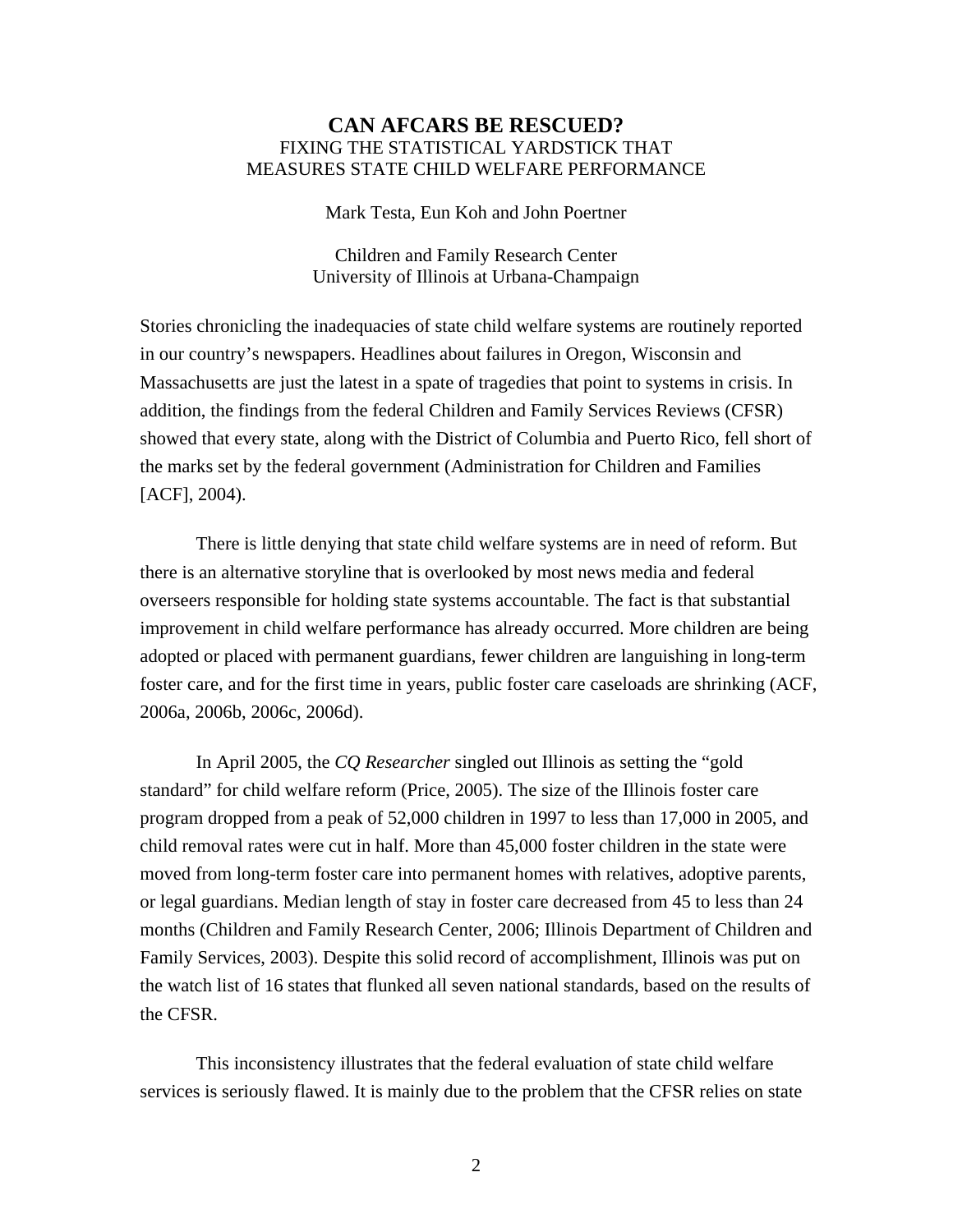data submitted to the federal Adoption and Foster Care Analysis and Reporting System (AFCARS), which is limited to cross-sectional snapshots of child welfare data at sixmonth intervals (Bishop, Grazian, McDonald, Testa, & Gatowski, 2002; Courtney, Needell, & Wulczyn, 2004). While this point-in-time method provides statistical descriptions that are far superior to the aggregate counts previously reported by the states, AFCARS inability to track children prospectively from foster care entry to exit seriously limits measurement and can severely distort the assessment of performance trends.

Then, can AFCARS be rescued? Are its flaws correctable, or should the program be scrapped before undergoing potentially costly corrections? Should we declare that AFCARS is unsalvageable and rebuild from the ground up rather than invest in fixing what some would argue is a hopelessly flawed data collection system?

#### **Overview**

This study addresses the issues around AFCARS by presenting the results of a year-long investigation by *Fostering Results* a public education campaign funded by the Pew Charitable Trusts through a grant to the Children and Family Research Center at the University of Illinois at Urbana-Champaign. *Fostering Results* is working in ten targeted states and at the national level with the Child Welfare League of America, the American Public Human Services Association and other child welfare organizations to educate key audiences about issues of federal financing, service innovation, program accountability and judicial oversight in child welfare.

In May 2004, the Pew Commission on Children in Foster Care issued its recommendations for restructuring the existing federal financing system to provide states with continuing, reliable funding while also giving them greater flexibility and requiring increased accountability. To improve accountability, the commission recommended that the CFSR make use of longitudinal data, rather than point-in-time data, to produce more complete and accurate assessments of state performance in child welfare service delivery (The Pew Commission on Children in Foster Care, 2004). Following up on this recommendation, *Fostering Results* tested special software programs developed at Hornsby Zeller Associates, Inc. to reconstruct partially longitudinal files from 6-month AFCARS submissions. The tests compared statistical analyses from these partially longitudinal files to analyses obtained from fully longitudinal data. The encouraging news is that the measurements are reasonably close to one another.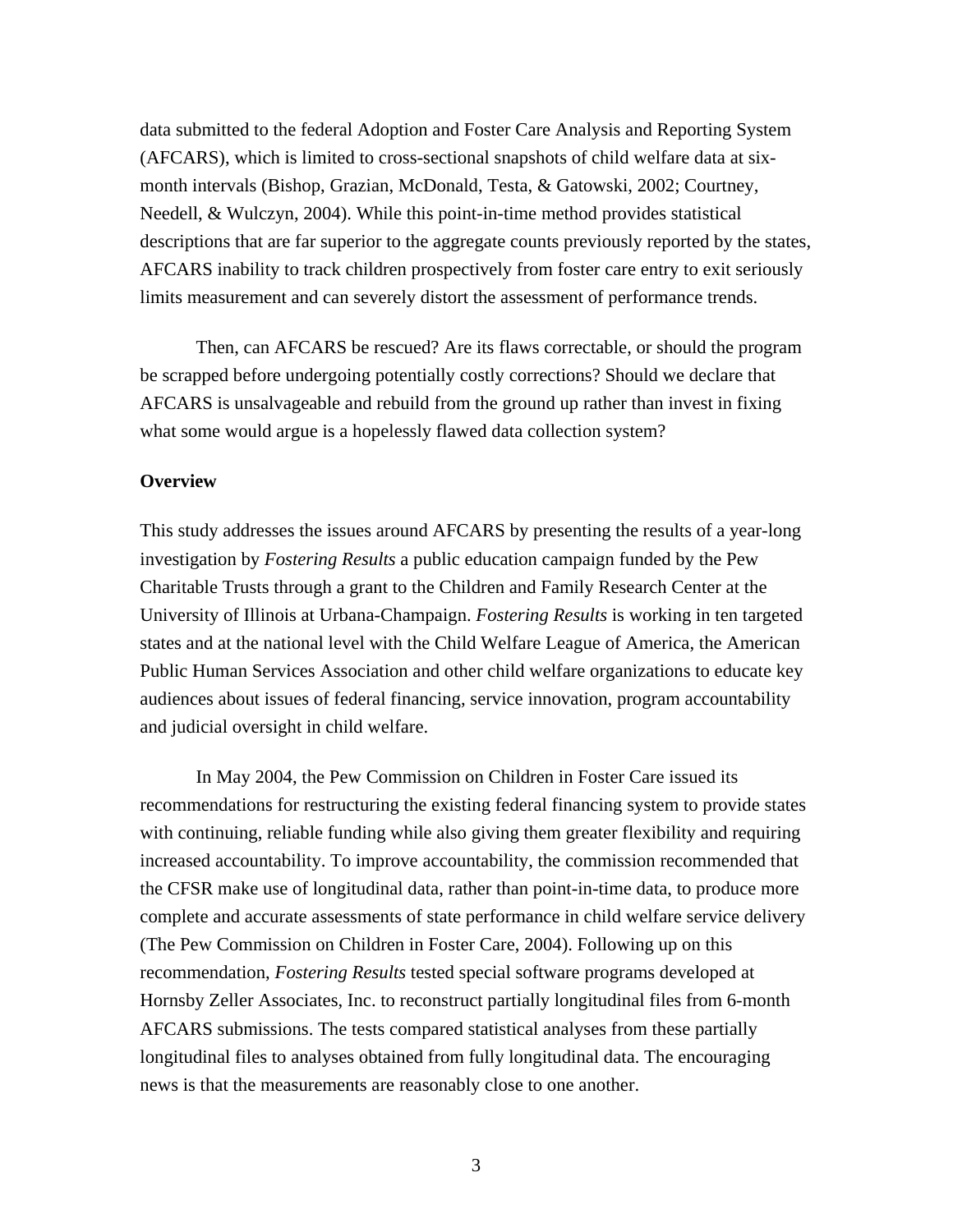This study applies these special programming and analytical techniques to AFCARS data supplied by the *Fostering Results* partner states of Arizona, Illinois, Missouri, Ohio, and Wisconsin to generate alternative prospective measures of child welfare outcomes, which can substitute for the standard retrospective measures currently utilized in the CFSR. It discusses the advantages and disadvantages of alternative plans in addressing the needs for quality data on child and family outcomes.

#### **AFCARS—A Reporting System Not a Tracking System**

Calls for a mandatory data collection system to replace the old voluntary reporting system that the U.S. Department of Health, Education and Welfare had abandoned in 1971 led Congress to pass legislation in 1986 that instructed the Secretary of Health and Human Services (HHS) to establish an Advisory Committee to study "the various methods of establishing, administering, and financing a system for the collection of data with respect to adoption and foster care in the United States." The Committee recommended the implementation of a mandatory system that collected individual childlevel, case information from the states. Consultants to the Committee had recommended a longitudinal set-up that tracked children's progress from point of entry into and exit out of foster care. But the Committee favored a traditional cross-sectional design, stating that child-level data was to be used for "conducting program and policy analyses and generating reports, and not be used for tracking individual children" (Administration for Children, Youth, and Families, 1987).

 When HHS subsequently issued AFCARS regulations in 1993, it patterned the reporting and analysis system after the point-in-time collection procedures commonly used in census taking and polling at the time. To maintain client confidentiality, states were given the option of either assigning sequential numbers to case data or encrypting case identifiers to preclude the release of information about identifiable individuals at the federal level. Little attention was paid to the importance of linking case-level data across reporting periods, which some officials perceived as violating the prohibition against tracking. $<sup>1</sup>$  $<sup>1</sup>$  $<sup>1</sup>$ </sup>

1

<span id="page-4-0"></span> $1$  The perceived prohibition against tracking gradually changed over time. The HHS official who staffed the 1986 Advisory Committee later extolled the merits of encryption "since it facilitates the analysis of data, as an encrypted number can be used to follow a particular case over time across a sequence of AFCARS 6 month reporting periods" (Collins, 1999). He correctly noted that encryption allows for longitudinal analysis while protecting the child's identity. But he admitted that it remained to be seen the extent to which failing to require a unique encrypted identifier would restrict the longitudinal analysis of AFCARS data.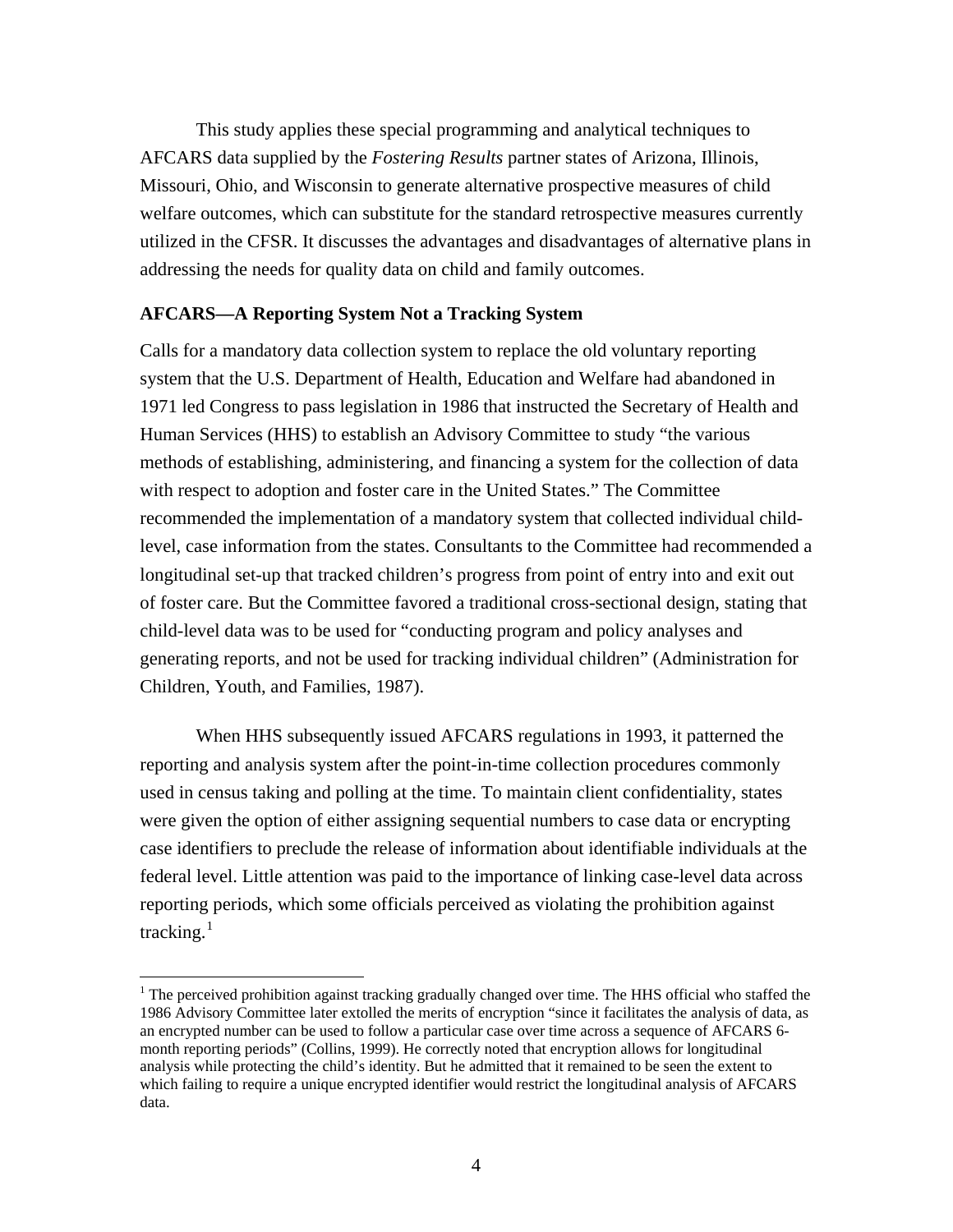As long as AFCARS could generate point-in-time case counts and retrospectively report the number of foster care entries and exits for simulating case flow dynamics, officials saw little need at the time for tracking case progress prospectively from date of entry to date of exit.

The shortsightedness of this view eventually came to light after Congress mandated HHS in 1997 to develop a set of outcome measures that could be used to assess the performance of states in operating child protection and child welfare systems. Saddled with a data collection system that allowed only point-in-time description and retrospective reporting of outcomes, HHS did its best to make do with the available data. The Department promulgated a set of indicators that were based mostly on cases that had either exited the foster care system or else remained active at the end of the reporting period.

#### **Entry Cohorts, Exit Cohorts, and Cross-Sectional Snapshots**

The major problem with HHS' quick-fix is that it throws away important chunks of information. Not only are children discharged from care unlikely to be representative of all children who enter foster care, but statistical snapshots of active cases are slanted toward the experiences of children with the least satisfactory outcomes. Generalizability is sacrificed, measurement is truncated, and selected samples of data can seriously distort the assessment of trends and performance.

The problem can be illustrated with the three samples of data that are generated by the stocks and flows of cases in and out of foster care: 1) *cross-sectional snapshots* of active foster care cases (stocks), 2) *exit cohorts* of children discharged from foster care (outflow), and 3) *entry cohorts* of children coming into foster care (inflow). Figure 1 graphs the annual caseload changes that are produced by these case flow dynamics for selected states using linked 6-month AFCARS files. The cross-sectional snapshots of children in foster care at the end of a quarter (EOQ) are the result of the count of children in care at the start of the quarter (SOQ) plus the number of children who enter care (EN) minus the number of children who exit care  $(EX)$ . Mathematically,  $EOQ = SOQ + EN -$ EX. As illustrated in the graphs, the end-of-quarter caseload rises when the number of entries into foster care exceeds the number of exits from the system and declines when the number of exits exceeds the number of entries.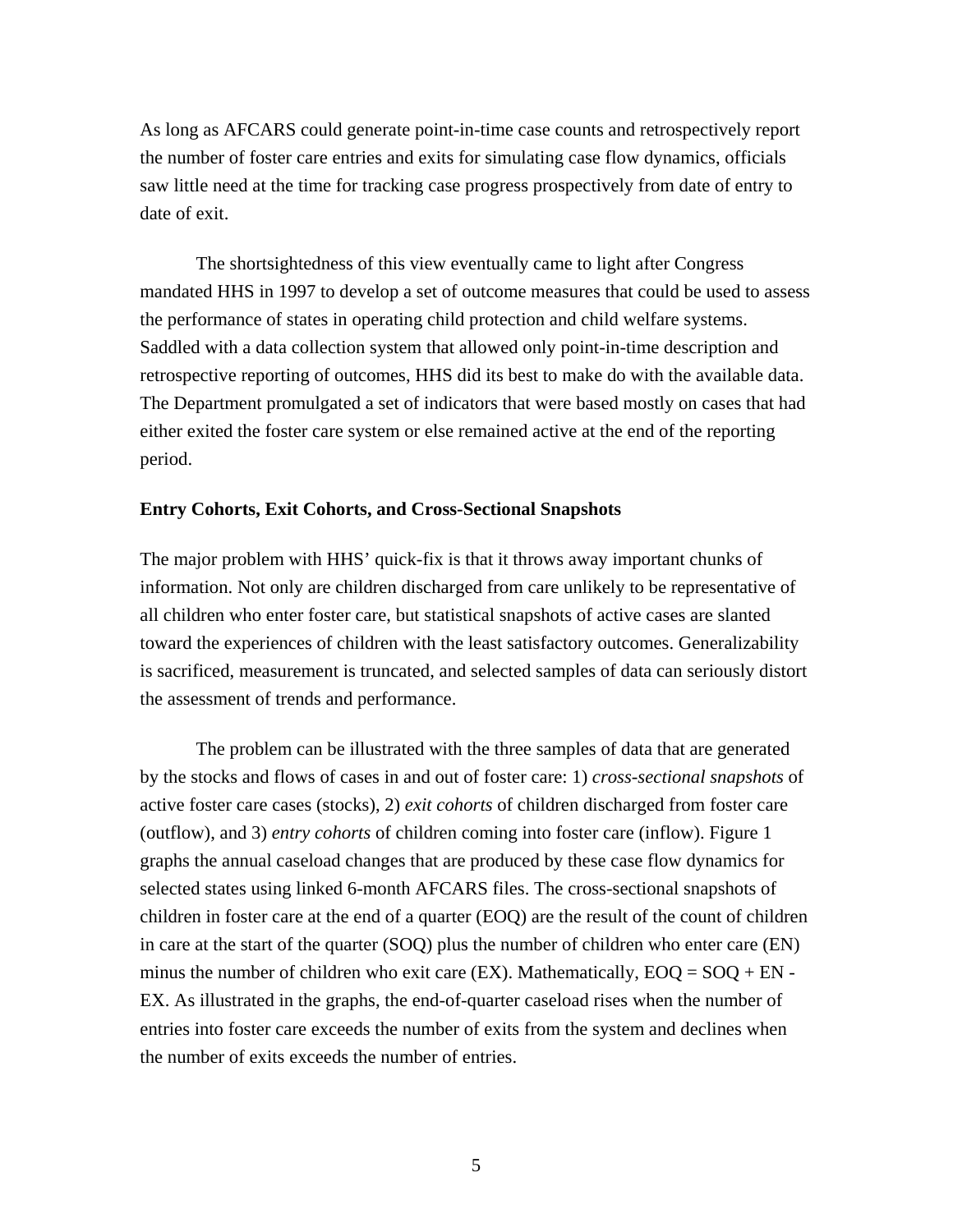







**Figure 1**.—Components of Caseload Change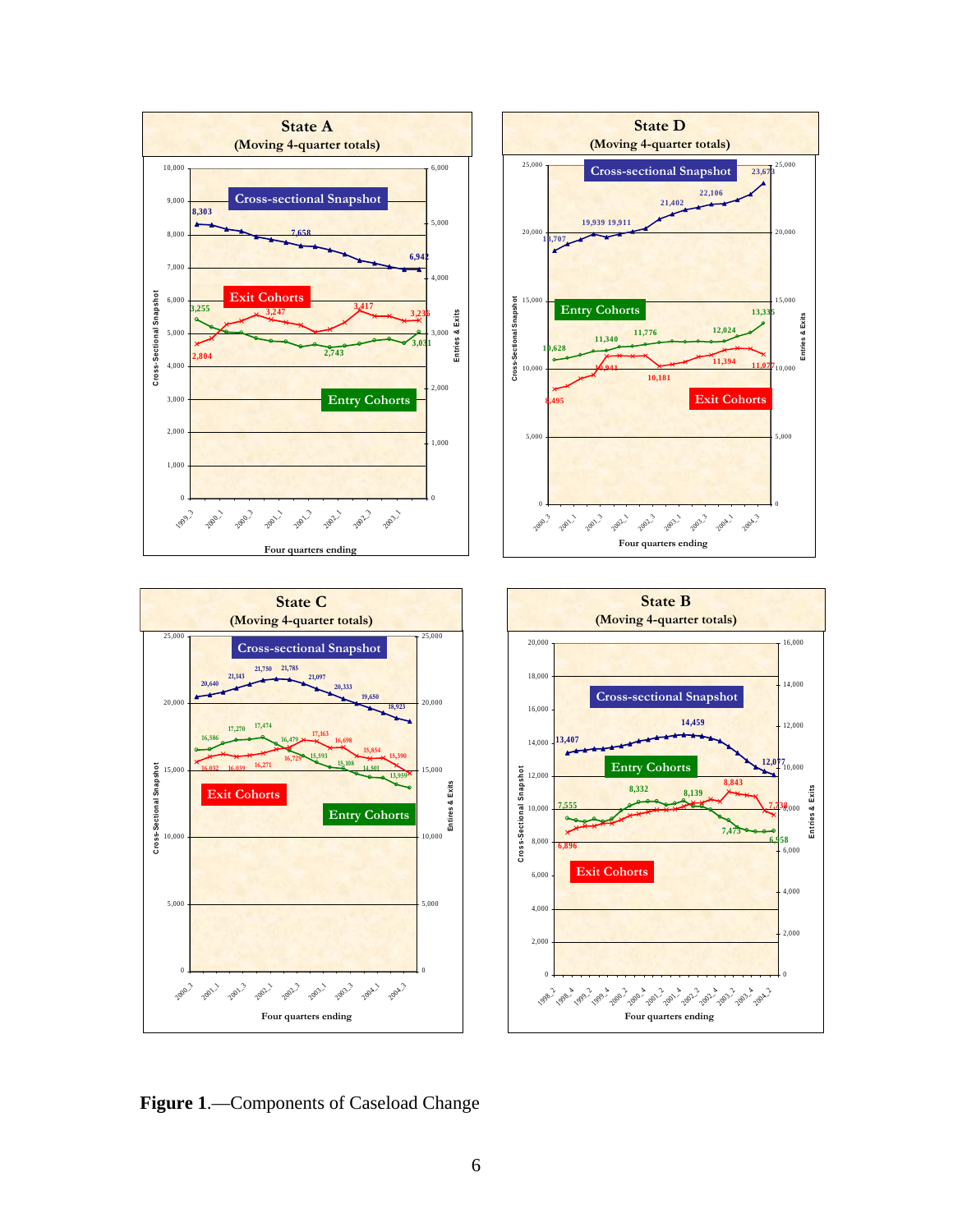

**Figure 2**.— Alternative Measures of Median Length of Stay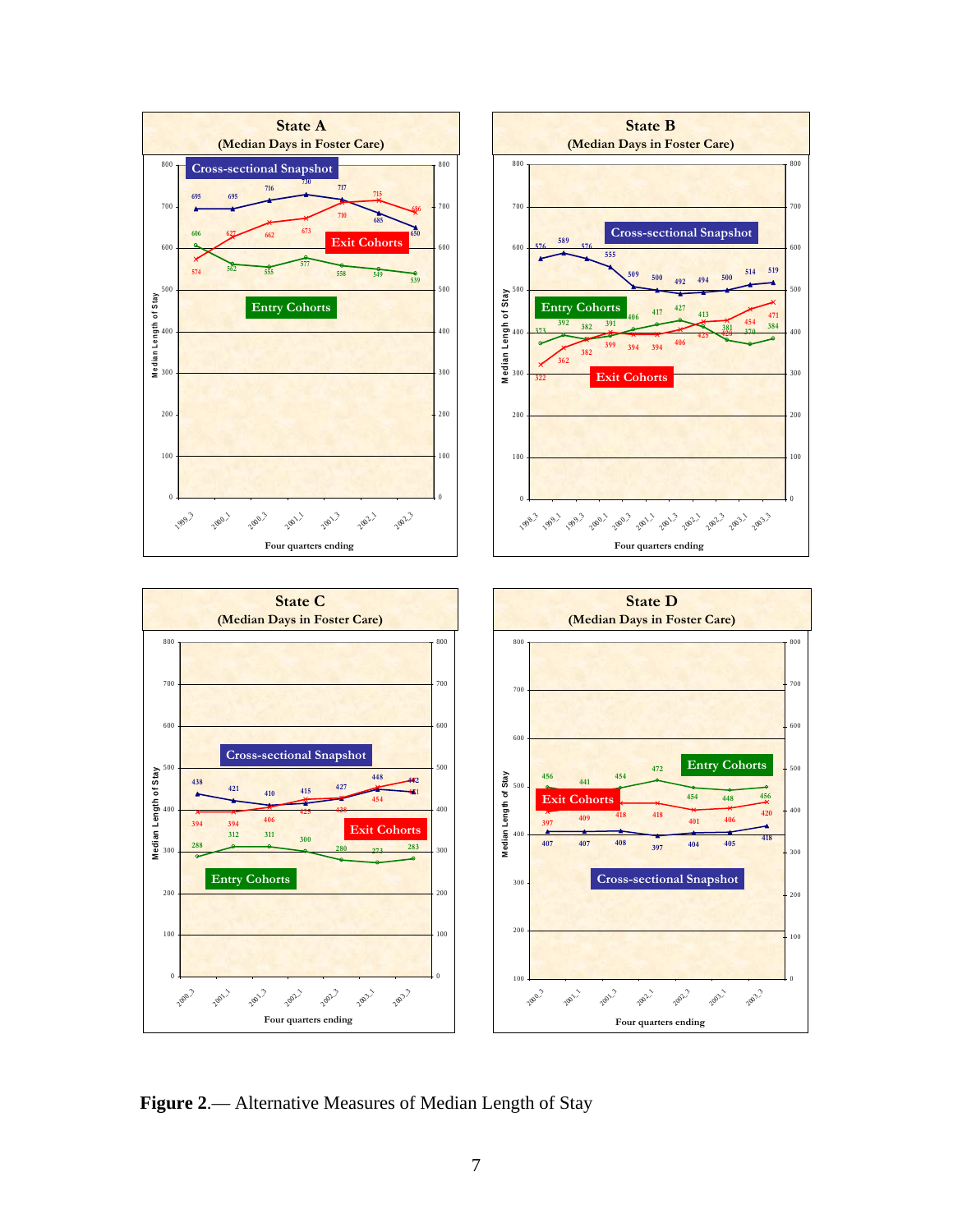Statistics calculated from the three samples of AFCARS data turn out to be very sensitive to the kinds of cases that are retained or dropped as a result of caseload dynamics. So for example, the cross-sectional EOQ sample includes the backlog of SO Q cases that have not exited foster care but omits the cases that have left the system. A s a result, EOQ statistics tend to be biased toward the experiences of children with the least satisfactory permanency outcomes.

This is illustrated in Figure 2 that charts the three different ways of calculating median length of stay from cross-sectional EOQ data, entry cohorts, and exit cohorts. The median length of stay statistics calculated from the cross-sectional EOQ snapshots biased downward by the excess of entrants over exits from foster care during this period (see Figure 1). Shorter times of children just beginning care are counted while longer times of children just leaving care are excluded. measure the cumulative amount of time that one-half of the children have spent in foster care as of the end of the reporting quarter. In three of the four states, the cross-sectional calculation tends to yield the longest of the three alternatives measure of median length of stay. This is because timely exits to permanence are overlooked by point-in-time calculations. While this is also true in State D, the state's median EOQ time in care is

half of the children have spent at the point of discharge. In three of the four states, these children from long-term care to adoption and guardianship. Counting only exits in these Looking only at the children exiting care doesn't solve the problem. The calculations for exit cohorts in Figure 2 measure the cumulative amount of time that onestatistics suggest rising lengths of stay in foster care. But these impressions are largely an artifact of the drive these and other states undertook in the late 1990s to discharge states inflates the median time that children are estimated to spend in care.

 The solution is to track the time all children spend in care. This is best done on the samples of children entering care. Only calculations done on entry cohorts into foster care capture the experiences of all children and yield valid estimates of the amount of time length of stay has remained level or declined in these selected states. This correct trend is easily missed by alternative calculations of median time that AFCARS is able to produce. children are expected to stay in care. As illustrated in Figure 2, clocking the cumulative length of time that one-half of the children spend in care before discharge shows that AFCARS inability to track children prospectively across reporting periods means that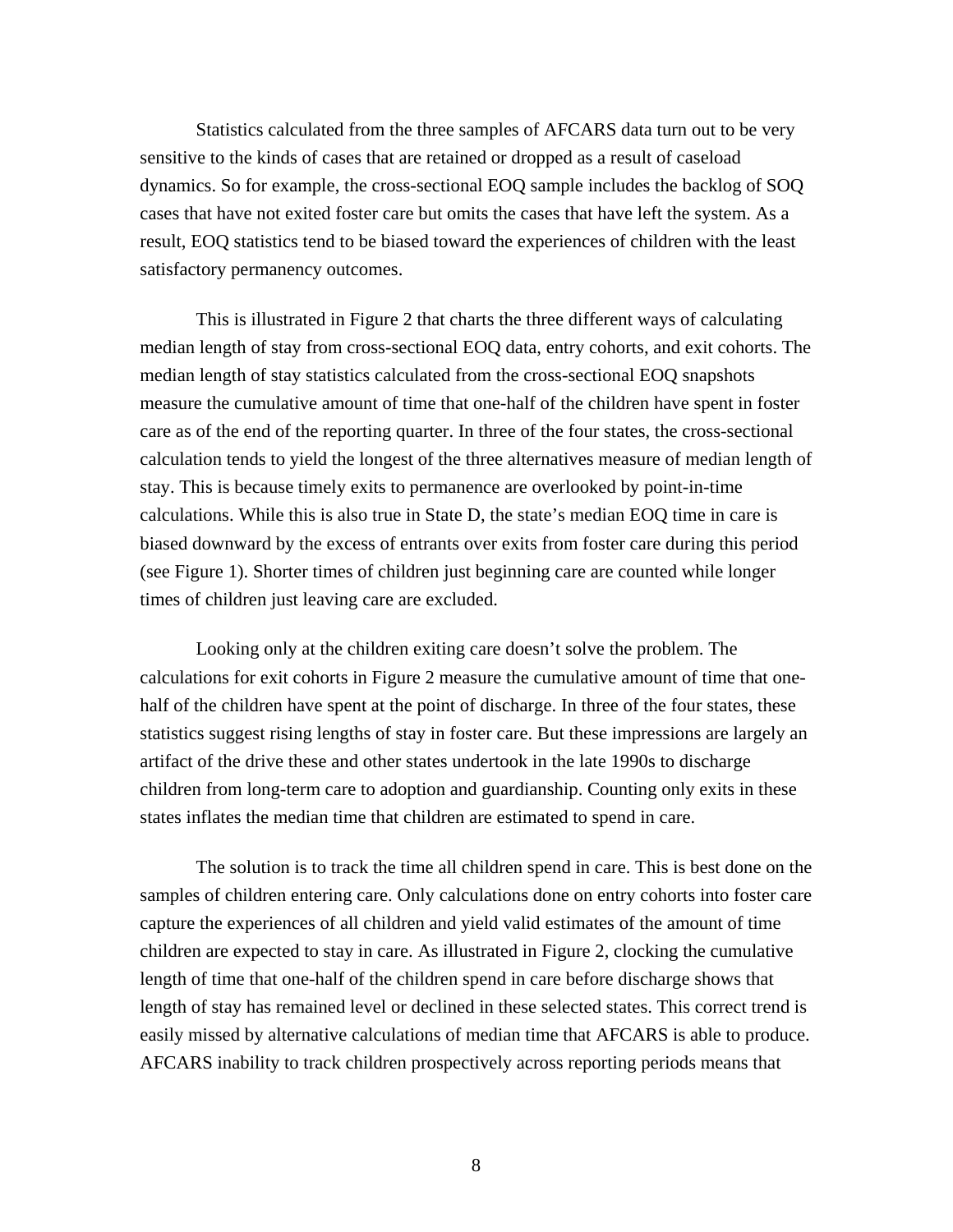only the cross-sectional and exit calculations can be done for the federal CFSR process, which as shown in Figure 2 often gives misleading or contradictory results.

#### **Truncated, Censored and Selected Data**

on case processes and outcomes grapple with one or more of the following types of The problem with the statistics generated from cross-sectional samples and exit cohorts is best understood as a problem of incomplete information. Calculations of most statistics incomplete data:

- 1) *Truncated* data in which the occurrence of an event of interest is inexactly observed. All that is known about the times to the event is that it is less than (left truncated) or greater than (right truncated) a specific date or in between two dates (interval truncated data).
- 2) *Censored* data in which the occurrence of an event of interest is incompletely observed for a sample of cases. All that is known about the times to the event is that it is greater than the cumulative time the cases have been observed.
- for the sample of children experiencing the event. Although the times to the event are known, it is unknown how fully representative these times are of the 3) *Selected* data in which the occurrence of an event of interest is observed but only experiences of all children.

Two kinds of statistical errors should be avoided when measuring case processes as as if the time to an event of interest were known exactly, and 2) treating selected data and outcomes: 1) treating truncated or censored data as if they were *uncensored*, that is, if they were fully representative of the complete sample of cases. As illustrated above for median length of stay, large biases can be introduced into measurement when selected data on exit cohorts are treated as if they were fully representative of all cases or when truncated data for cross-sectional snapshots are treated as though they were uncensored. Calculating median length of stay for entry cohorts solves the selection problem but still leaves open the problem of what to do about censored data for entry cohorts.

Fortunately, a corpus of statistical methods originally developed for engineering and medical applications to describe mechanical or biological systems can readily be applied to model incomplete case processes and outcomes in child welfare. Known variously as survival, failure-time, or event-history analysis, these methods track the progress of cases prospectively from some origination time, for example date of case

9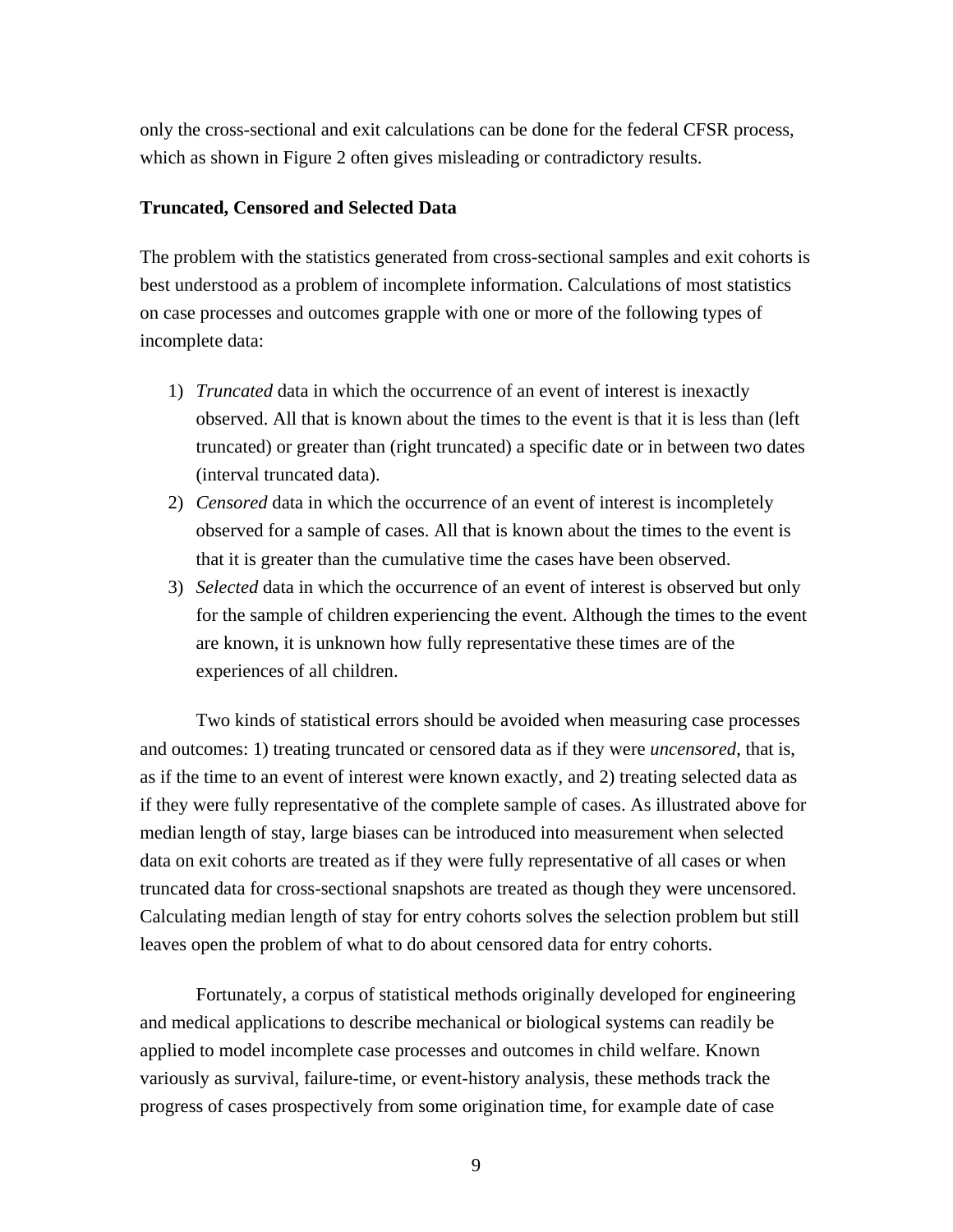opening, to the date of occurrence of some event, such as reunification or adoption. In th e calculation of median length of stay, for example, individual times from case opening are clocked until one-half of the entry cohort are observed to exit from foster care. The discharge time at the  $50<sup>th</sup>$  percentile fixes the median time that entering children spend in foster care. Alternatively, discharge times at the  $25<sup>th</sup>$  or  $75<sup>th</sup>$  percentile can be calculated, or the proportion discharged from care at one, two or three years after entry can also be computed. $2$ 

adoption. When the trend lines for these prospective measures are charted, the results can sometimes run opposite to the conclusions that are drawn from the retrospective measures The same methods for computing median length of stay can be applied to entry cohorts, with some qualifications noted below, to measure times to reunification and currently in use for the CFSR.

#### **Time to Reunification**

<u>.</u>

year. It looks back at how long cases were active prior to reunification. A state passes this The national standard relies on exit cohorts of children reunified within the preceding standard if 76.2 percent or more children reunified with parents are reunified within 12 months of their latest removal from the home. Figure 3 compares this retrospective measure to an alternative prospective measure that tracks forward the proportion of children reunified within one year from the date of removal.

 The two measures can give very different readings on system performance. For exampl e in State A, the retrospective measure shows that the state was falling farther quarter of 2002 before rebounding back to 45.8% at the end of the last reporting period. Conversely, the prospective measure shows uneven but gradual improvement in the proportion reunified within a year from 21.8% to 23.6%. State D illustrates an even more striking disparity. The retrospective measure suggests little change, while the prospective below the national standard from 48.7% in the  $3<sup>rd</sup>$  quarter of 2000 to 36.9% in the  $3<sup>rd</sup>$ measure shows an increasing proportion of children being reunified each year.

 $2^{2}$  Some defenders of the exiting standards have portrayed the necessity of tracking entry cohorts as though it were a limitation. But just because an entry cohort must be followed for two years to determine the proportion discharged within 24 months doesn't mean that the information on children entering two years earlier is any less timely than the information on children discharged within the last year. Both are equally as current as of the date of last reporting. The difference is that an entry cohort constitutes a well-defined sample with known time referents, while the exit cohort is a hodgepodge of selected cases originating in different periods.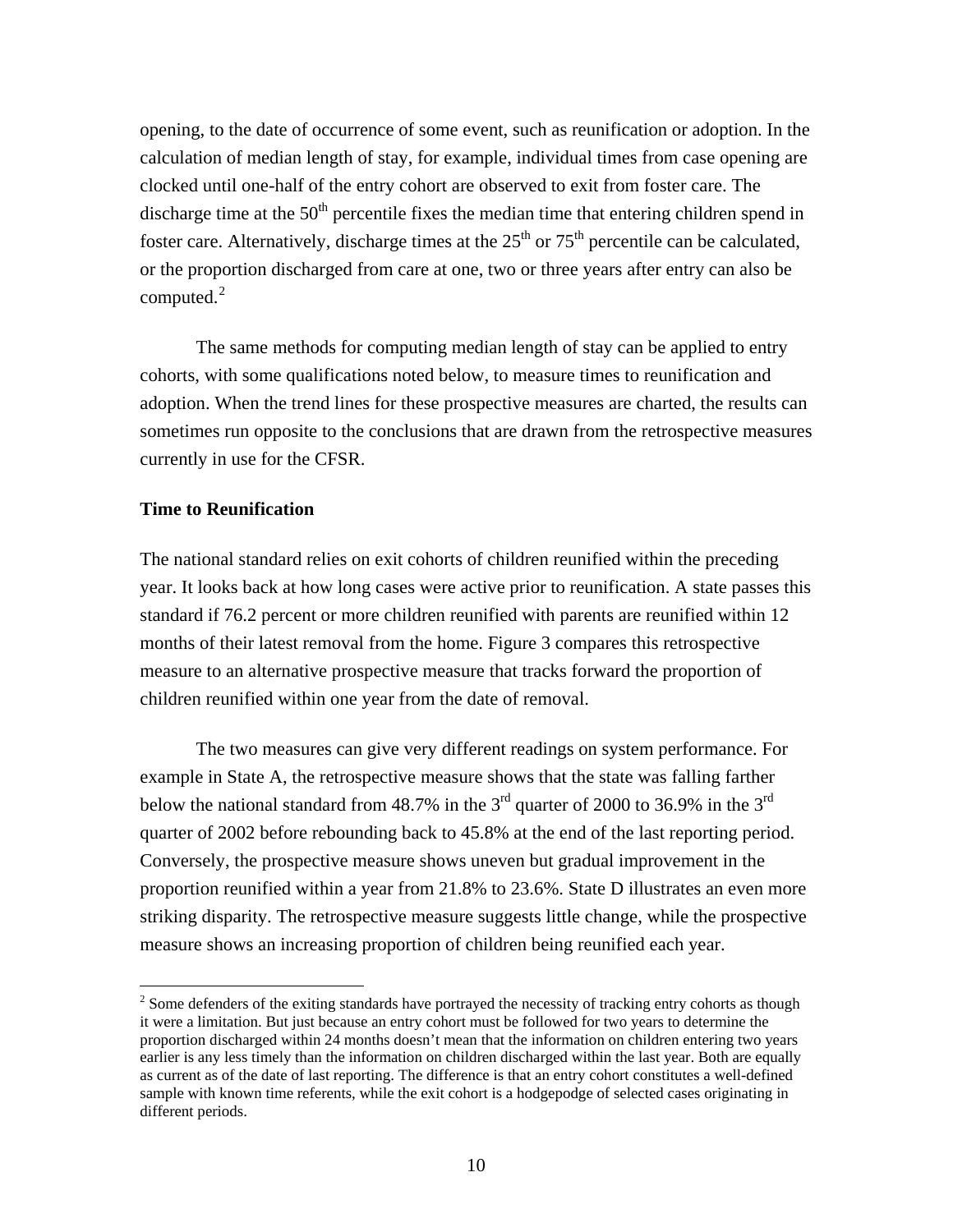The reason for the different views is that the national standard selectively includes only reunified children in the comparison, while the alternative prospective measure tracks the experiences of all children entering foster care. Selectively dropping observations from annual comparisons can distort performance trends and give misleading signals to administrators. Under certain circumstances, it could potentially reward bad practice. For example, counties in a state that curtailed reunification efforts after children had been in care in excess of 12 months would always look better than counties that continued to reunify children after a year's time. It is doubtful that federal monitors would want to see states achieve compliance with the reunification standard in this way.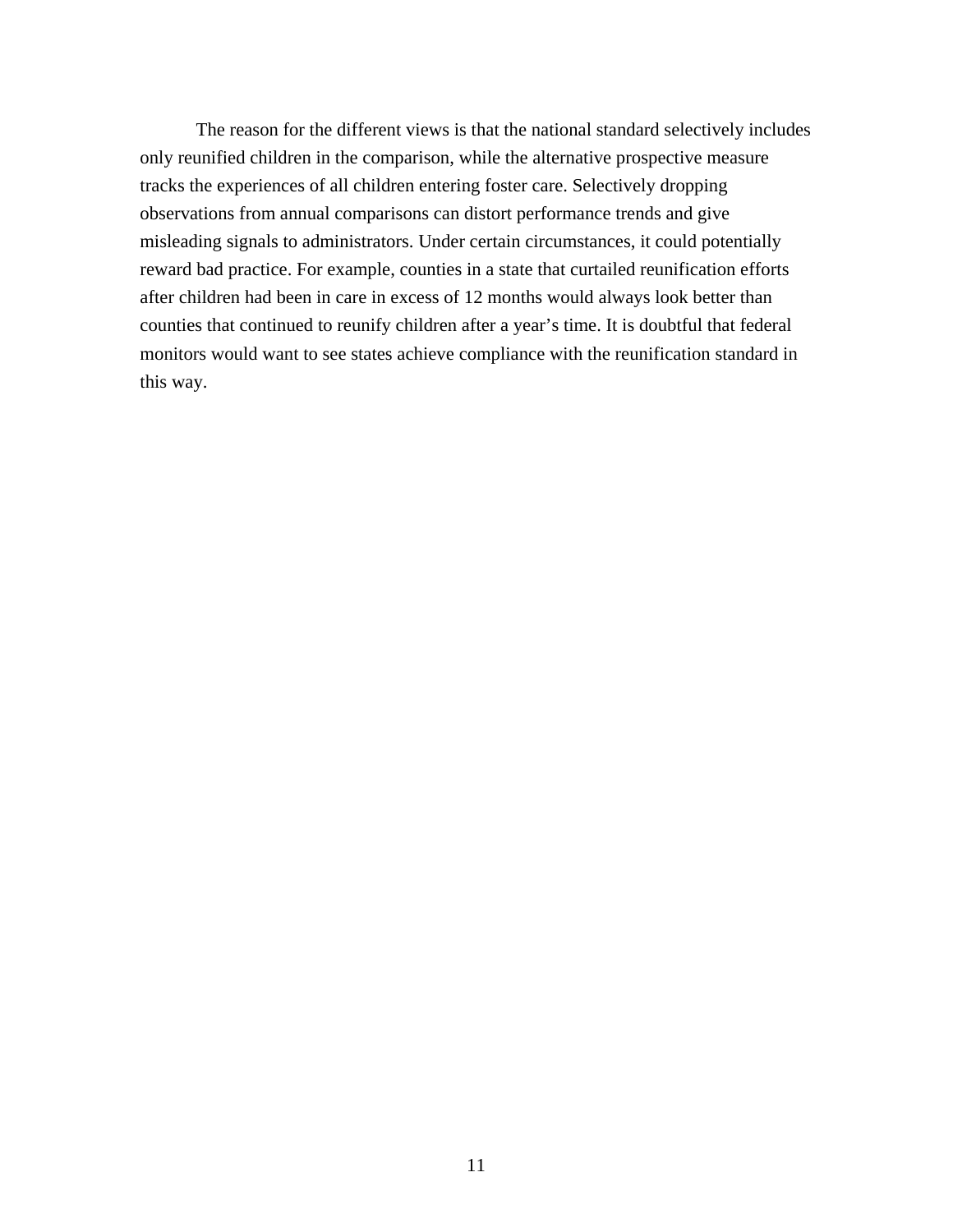

**Figure 3**.—Retrospective and Prospective Measures of Time to Reunification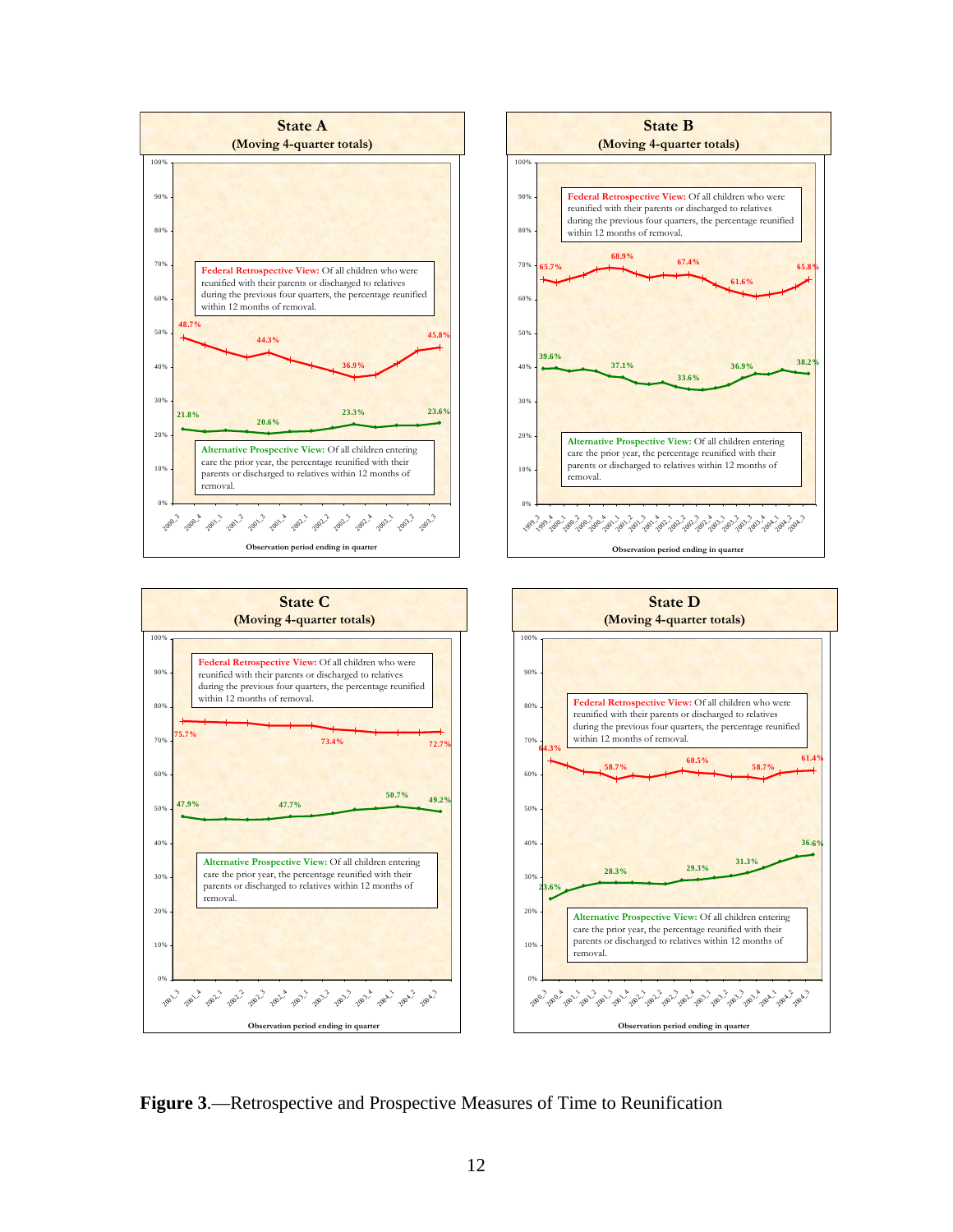#### **Time to Adoption**

The same problem arises with the national adoption standard. A state passes if 32 percent or more of the children adopted from foster care are adopted within 24 months of their latest removal. Figure 4 compares this retrospective measure to an alternative prospective measure that tracks forward the proportion of children adopted within two years from the date of removal. Although the trend lines don't diverge as much as time to reunification, the retrospective measure is far more volatile than the prospective measure. Moving 4 quarter totals only slightly smooth out the jerky quarter-to-quarter changes in the proportions of adoptions that were finalized within 24 months of removal. Administrators guided by the CFSR retrospective measure could easily be misled into making abrupt adjustments in trying to steer the system back on course. The prospective measure provides more reliable and useful feedback.

 Despite the lesser volatility, the prospective measure of adoption is not without its own drawbacks. The reason that the proportions adopted within 24 months tend to be low is because the measure's denominator includes the large fraction of reunified children who don't have much of a chance of making it into the numerator. These reunification "drop-outs" are treated the same in computing survival statistics as the censored observations of children still waiting to be adopted. Although having a large number of reunifications in the denominator doesn't matter much for descriptiv e statistics, it can play havoc with estimates of analytical parameters, for example, the effect of age on adoption rates, if the characteristics of reunified children differ systematically from those of adopted and waiting children. Reunified children typically look different, so the assumption can not be made that they are a "random subset" of all children entering care.

A better approach is to narrow the denominator to the subset of children who are truly eligible for adoption. This could mean fixing the origination date for calculating times to adoption at the date a child's permanency goal changed from reunification or the date parental rights were terminated. This would clear out reunifications from the denominator, but the drawback is that other potentially adoptable children whose reunification goal has not yet been changed or parental rights terminated would also be omitted. A compromise is to build on the Adoption and Safe Families Act (AFSA) requirement that states pursue termination of parental rights for all children who have been in foster care for 15 out of the last 22 months. All waiting children would then be tracked prospectively to calculate the proportion adopted within 12 months after reaching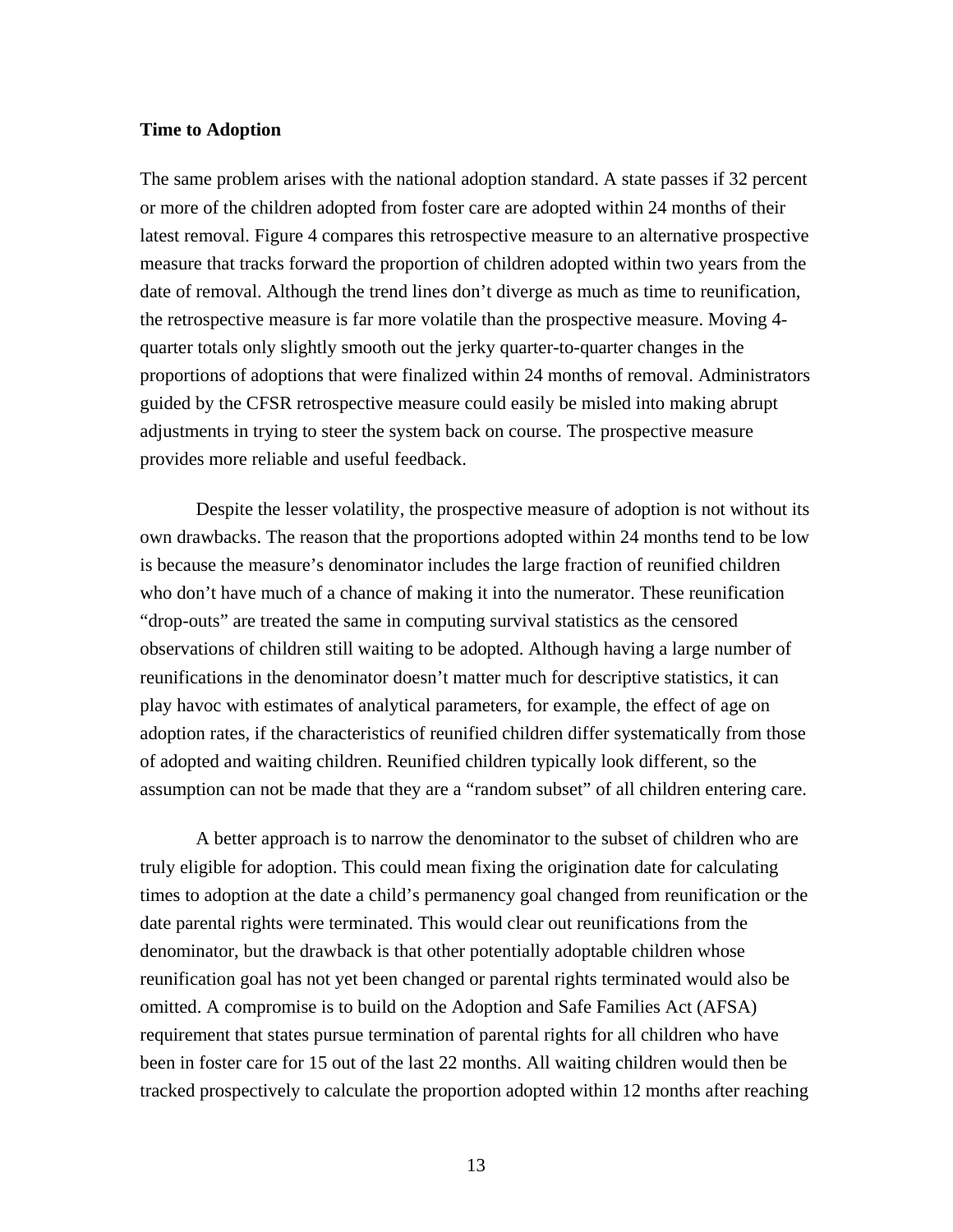

**Figure 4**.—Retrospective and Prospective Measures of Time to Adoption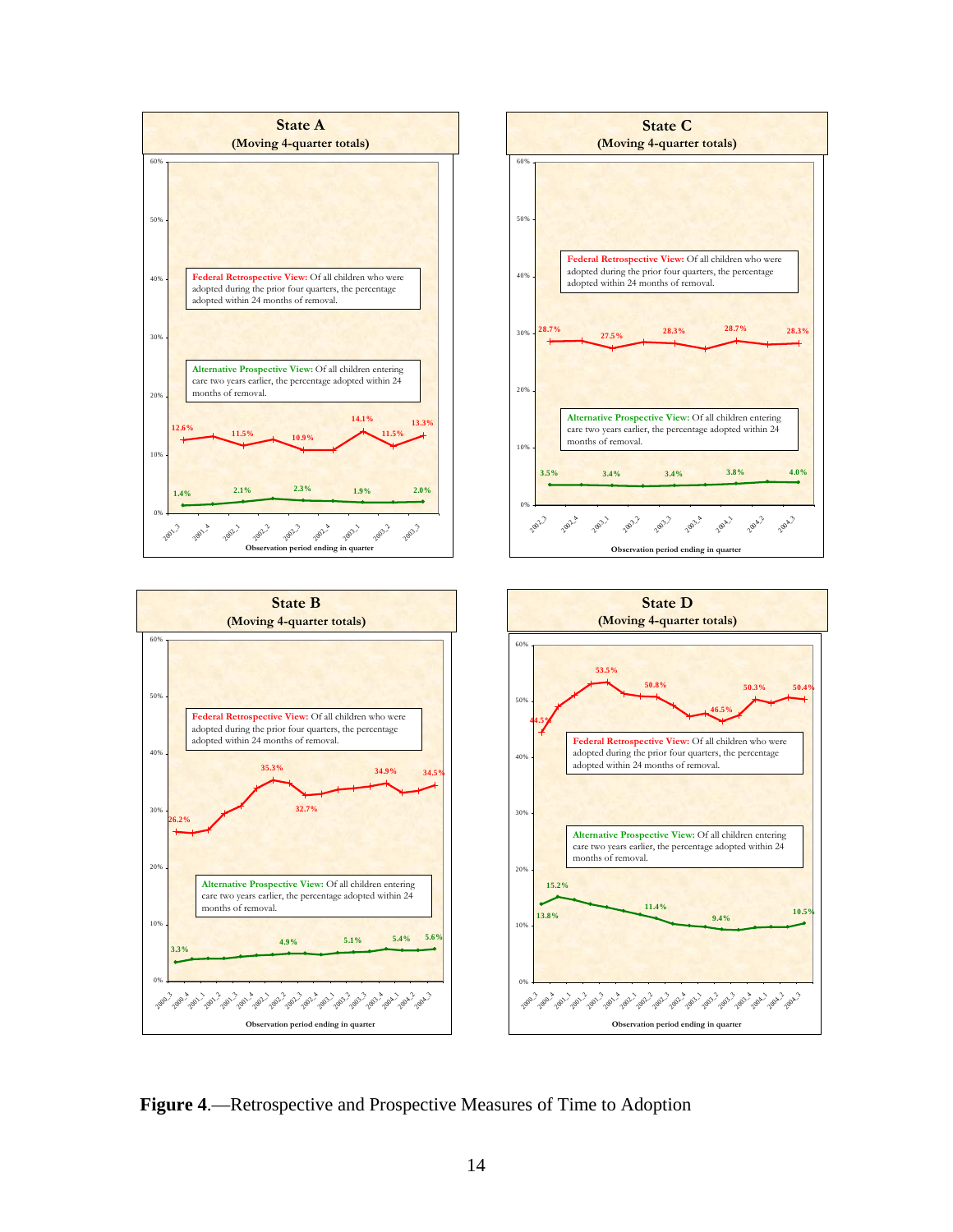this milestone. The new data measures to be used in the second round of the CFSR accommodate this to some extent, including the indicators that calculate the proportion of adopted and legally freed children out of all children who have been in foster care for 17 continuous months or longer as of the first day of the reporting period.

#### **Permanency Types or Permanency Outcomes**

Tracking time prospectively from removal date to reunification or from the 15-out-of-22 month milestone to adoption would be an improvement over the retrospective measures currently used in the CFSR. However, establishing national performance standards for these measures would still necessitate choosing some benchmark for gauging performance. Should State C's 49.2% reunified within 12 months be judged superior to State D's 36.6%, or State D's 15.2% adopted within 24 months be favored over State C's 4%? The difficulty with choosing a single national standard is that these measures are very sensitive to state-specific removal practices, protective custody policies, and a myriad of factors that bring children to the attention of child protective authorities.

Researchers at the Children and Family Research Center correlated state removal rates, i.e. children taken into foster care per 1000 child population, with state deviations from the national reunification standard. States with removal rates closer to the national standard tended to exhibit higher removal rates than states farther below the standard, which tended to exhibit lower removal rates. The researchers surmised that states with higher rates of removal bring more children who are easily reunified into care, while states with lower rates may remove children who have the least prospects of remaining safely in their homes. This suggests that low-removal states like State D and Illinois may have difficulty reaching the higher levels of reunification that are achievable by states that remove a larger proportion of children from their homes.

Instead of establishing national standards specific to permanency types, such as reunification and adoption, it may be preferable to establish more generic standards such as the percentage achieving any permanency outcome within 24 months. This would permit low removal states to hit the permanency mark by discharging more children to adoption and other permanent living arrangements and high removal states to accomplish the same through reunifications. It would also solve the problem of where to count legal guardianships, which are sometimes counted under reunifications if relatives are involved and sometimes under guardianships.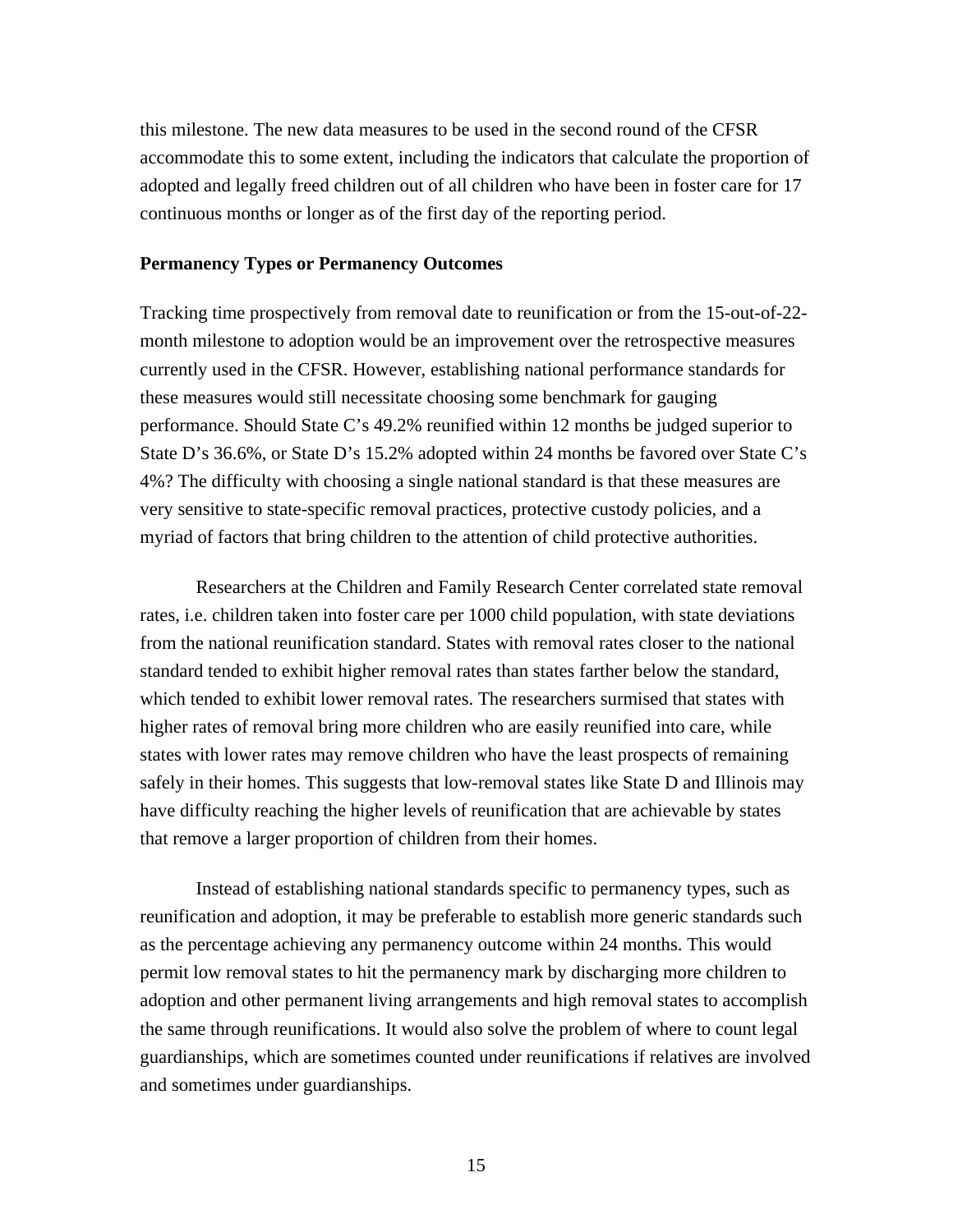

**Figure 5**.—Percentage Attaining Permanence Within 24 Months of Entry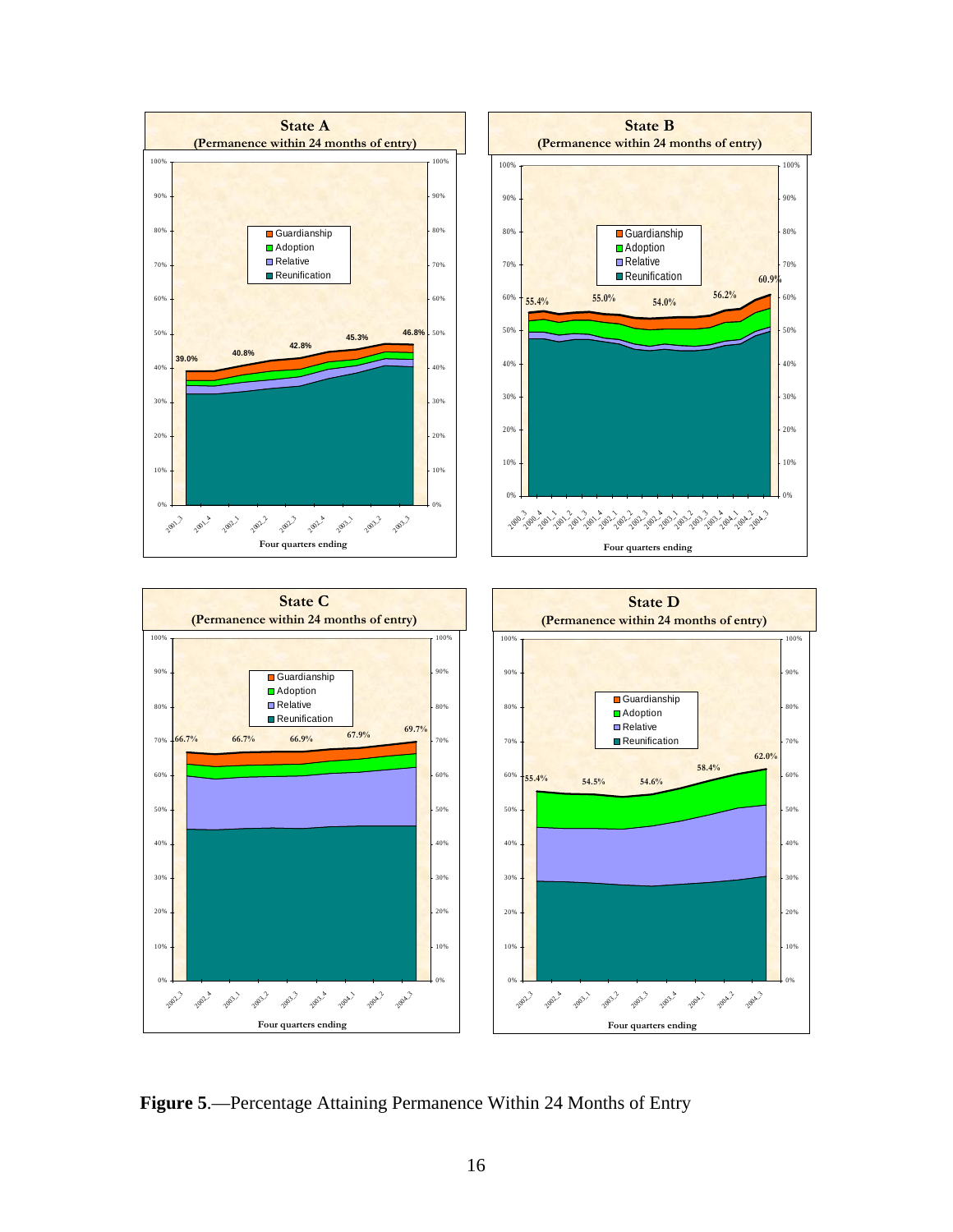Figure 5 illustrates this alternative way of gaug ing permanency progress. Focusing on all permanency outcomes first of all narrows the variance among these states. State B and State D are within earshot of each other hitting 60.9% and 62.0%, respectively, within 24 months of cases entering (two y ears earlier). State D accomplishes this by discharging a larger proportion to adoption or t o live with relatives (which AFCARS currently classifies as reunification). State B reaches its level by discharging a larger proportion to live with parents and by boosting legal guardianships (which  $AFCARS$  omits from the national standards). State  $C$  uses all four pathways to move the largest proportion among the four states to permanence . State A lags significantly behind State C, but largely because it doesn't engage as much in State C's practice of quickly closing cases by discharging children to the homes of r elatives. State C pays for these quick closings, however, with significantly higher rate s of re-entry back into foster care.

#### **Re-Entry into Foster Care**

Tracking the proportion of discharged children who re turn to foster care within a year provides a good check on the adequacy of a state's per manency practices. States that quickly discharge large numbers of children only to re ceive a large fraction back into foster care do the children a great disservice. A half-century research demonstrates convincingly that children's well-being builds upon meeting first their primary needs for a stable and lasting family life.

AFCARS inability to track re-entry prospectively from the date of discharge, severely limits federal monitoring of how well states are fulfilling this responsibility. The problem is not with the use of exit cohorts, but instead with the retrospective look-back. A state passes the federal re-entry standard if 8.6 percent or fewer children entering foster care during a year under review are re-entering care within 12 months of a previous foster care episode. This look-back is analogous to judging th e quality of a new educational . program by only counting the number of incoming students who have repeated a grade Education announced that henceforth schools would be judged under *Leave No Child* Behind according to students' reading scores prior to their arriving at school rather than by their scores at the end of the academic year. But for some reason, this practice is tolerate d in child welfare. Clearly grade repetition is a risk factor, but it is not a measure of a program's impact on student performance. Imagine the uproar that would be fomented if the Secretary of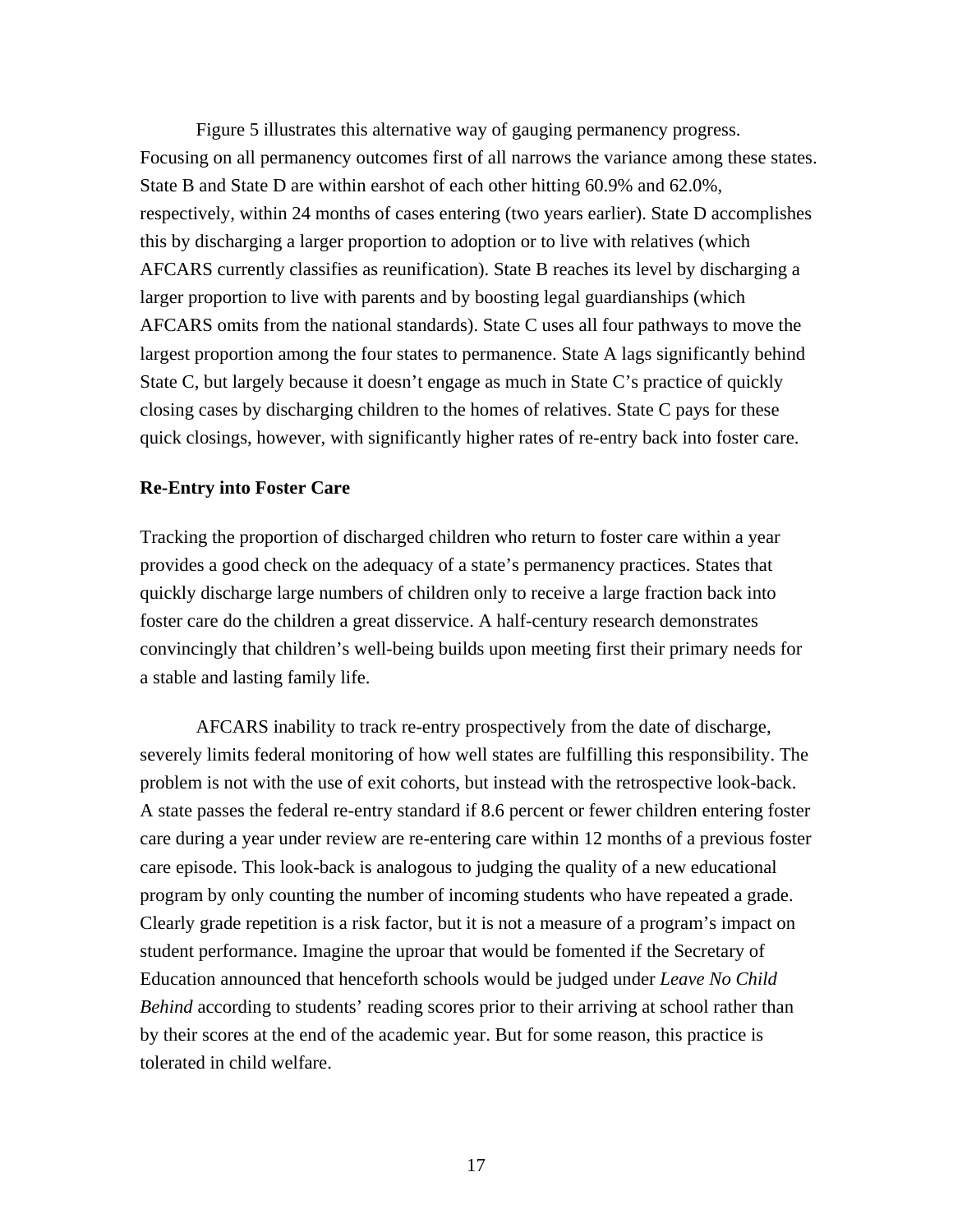



The major hitch is that the federal re-entry measure is very sensitive to fluctuations in the numbers of children entering and exiting care. To illustrate how the retrospective measure c an misrepresent re-entry trends, *Fostering Results* ran simulations of re-entry patterns under different assump tions about caseload growth and re-entry rates. Consider the caseload dynamic graphed in Figure 6 in which exit volume remains high but entry volume declines, as occurred in many states in the late 1990s. If a constant percentage of children discharged from care re-enter within 12 months, the federal retrospective measure will show increasing re-entry because a larger fraction of entrants each quarter show up as having previously been in care even though the actual re-entry rate remains constant. This would give the illusion of worsening performance when in actuality

distortion can work the opposite way, suggesting improving performance when there is in performance remained unchanged. A true declining rate would give the illusion of no change when in actuality performance improved. Depending on caseload dynamics, the fact no change. This feature of the federal retrospective standard makes it highly unreliable for gauging state performance in discharging children to stable and lasting homes.

Figure 7 compares the differences in retrospective and prospective views of re entry for the four selected states. Although the levels are nearer one another than any of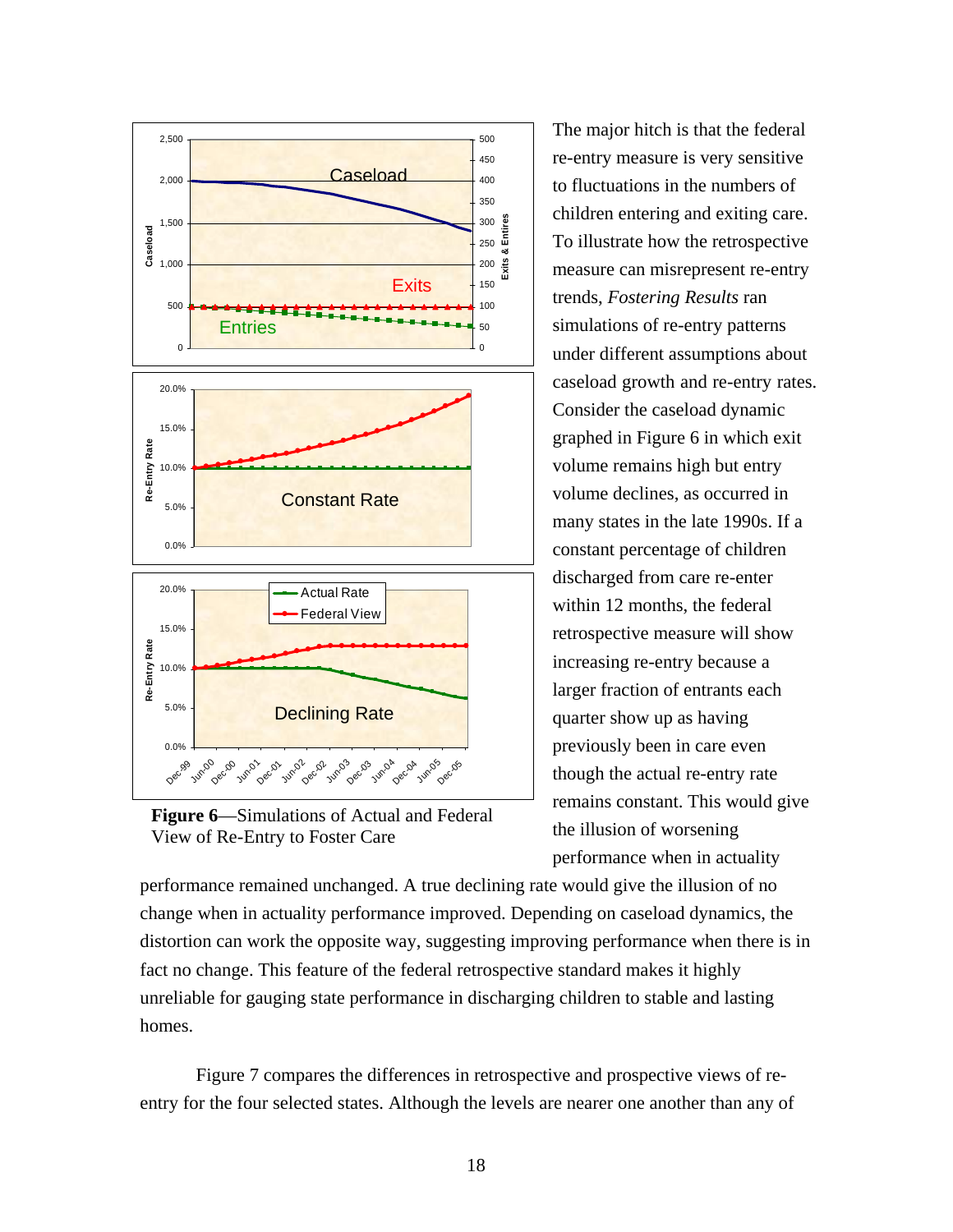

**Figure 7**.—Retrospective and Prospective Measures of Re-Entry to Foster Care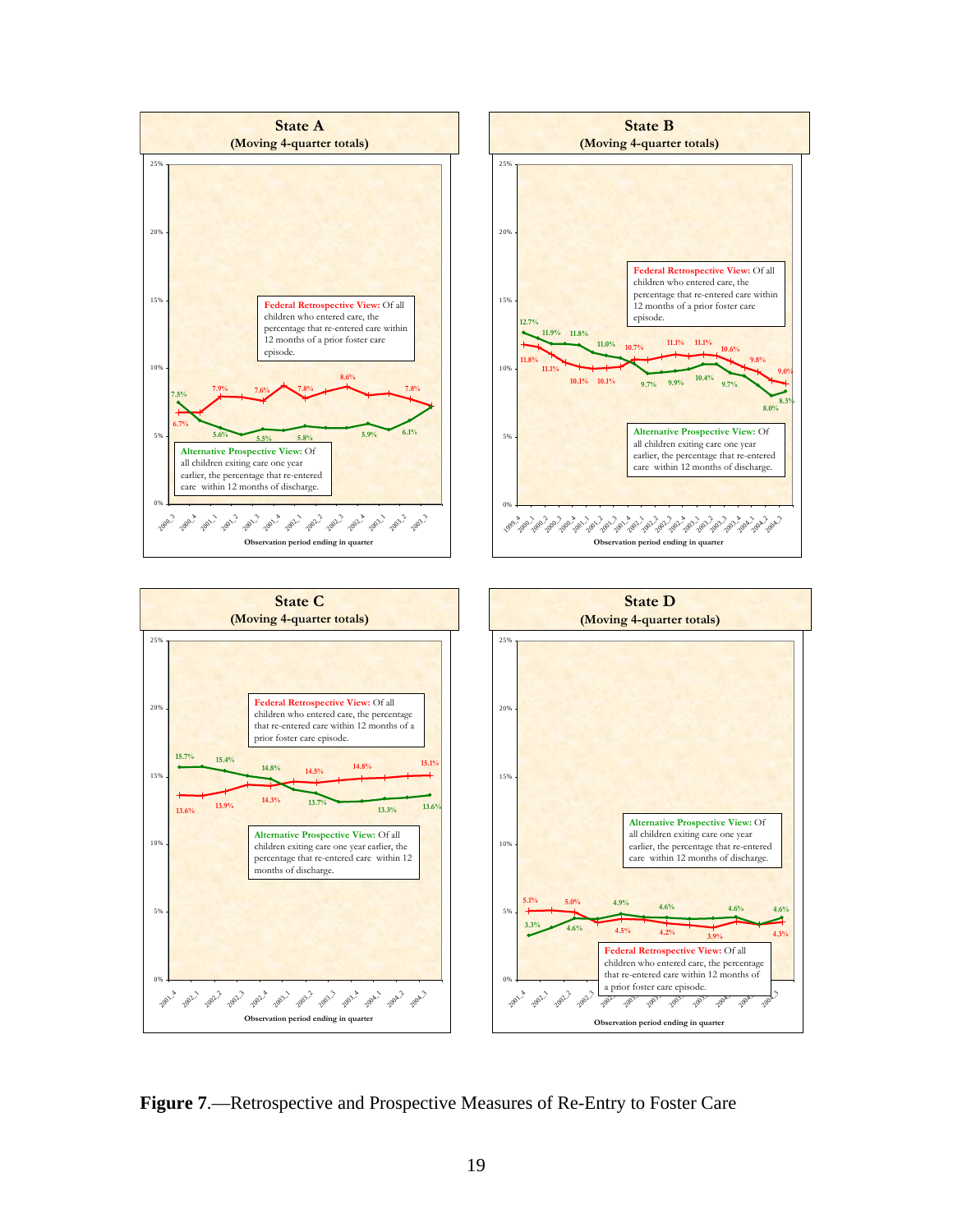the previously graphed outcome measures, the trend lines can be quite different, particularly over specific periods of time. Relying only on the federal retrospective measure could easily lead to erroneous inferences about state performance.

#### **Converting Cross-Sectional Snapshots into Longitudinal Moving Pictures**

The solution to the potentially misleading signals that bounce back from viewing state performance data retrospectively through the AFCARS looking-glass is to filter the information through the prospective lens of a longitudinal data system. This can be easily and efficiently accomplished with software available, for example, from Hornby-Zeller Associates to combine the existing 6-month AFCARS, cross-sectional submissions into a sort of longitudinal moving picture. Longitudinal data linked together in this fashion were used to generate the alternative prospective measures graphed in each of the preceding charts. Looking at state performance longitudinally provides an important check on the reliability of the existing CFSR retrospective measures. These measures may be calculated at the state level for federal monitoring purposes, but day-to-day decisions at the supervisory level should be based on the alternative prospective measures. The problem of reconciling any differences that might arise from looking at aggregate state performance in these two ways is best left to the state administrators and federal overseers at review time.

Converting cross-sectional snapshots only partially reconstructs the full longitudinal picture. The reason it works well for the outcomes already discussed, such as times to reunification, adoption, and re-entry, is that these processes operate at the level of removal episodes. Dates of initial removal, dates and number of latest removal from the home and discharge dates for the current reporting period are each available from the existing 6-month AFCARS submissions. The Hornby-Zeller software requires that case identifiers be encrypted consistently so that child records reported in subsequent years can be linked back to records reported in prior years.

Table 1 illustrates how this is done with the Hornby-Zeller software. The program first sorts the 6-month records by case record number, last removal date and current reporting period as shown in the top panel of Table 1. It then substitutes the last-reported values for fields expected to remain constant, such as race, gender, and birthdates, and imputes missing date fields that are inferable from adjacent records. It finally aggregates the bi-annual records into unique removal episodes as listed in Table I's bottom panel.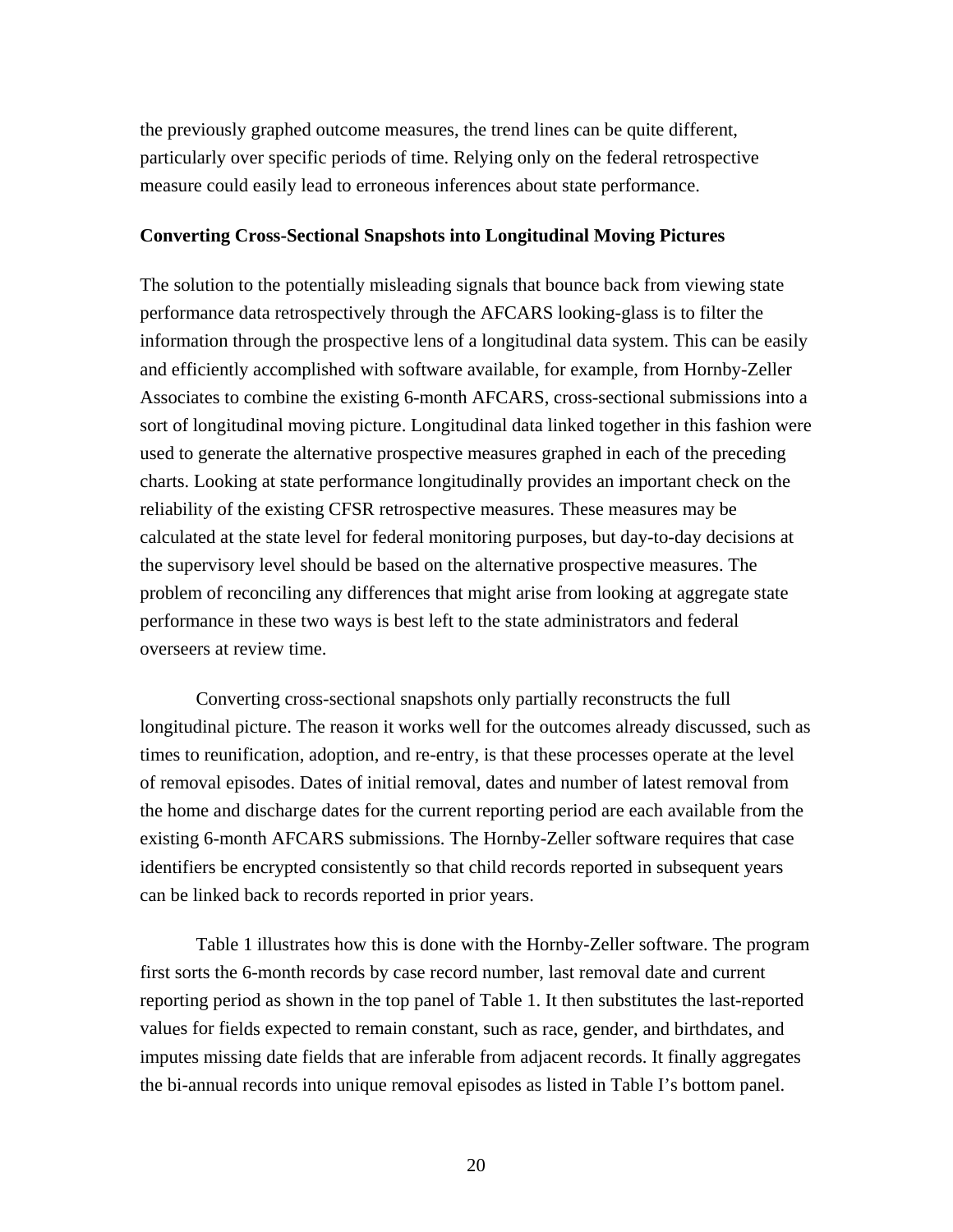| Report                              | Record | First      | Total          | Last       | Latest     | Placement  | N of           | Placement  | Discharge | Reason    |
|-------------------------------------|--------|------------|----------------|------------|------------|------------|----------------|------------|-----------|-----------|
| Period                              | Number | Removal    | Remvls         | Discharged | Removal    | Date       | Plmt           | Setting    | Date      |           |
|                                     |        |            |                |            |            |            |                |            |           |           |
| <b>Standard 6-Month Submissions</b> |        |            |                |            |            |            |                |            |           |           |
| 1998 03                             | C2424  | 11/15/1996 |                |            | 11/15/1996 | 11/18/1996 | $\overline{2}$ | Relative   | 3/6/1998  | Reunified |
| 2000 03                             | C2424  | 11/15/1996 | $\overline{2}$ | 3/6/1998   | 3/17/2000  | 3/17/2000  |                | Relative   |           |           |
| 2000 09                             | C2424  | 11/15/1996 | $\overline{2}$ | 3/6/1998   | 3/17/2000  | 9/18/2000  | 3              | Relative   |           |           |
| 2001 03                             | C2424  | 11/15/1996 | $\mathbf{2}$   | 3/6/1998   | 3/17/2000  | 10/24/2000 | 4              | Relative   |           |           |
| 2001 09                             | C2424  | 11/15/1996 | $\overline{2}$ | 3/6/1998   | 3/17/2000  | 7/26/2002  | 7              | Relative   |           |           |
| 2002 03                             | C2424  | 11/15/1996 | $\overline{2}$ | 3/6/1998   | 3/17/2000  | 10/26/2001 | 8              | Relative   |           |           |
| 2002 09                             | C2424  | 11/15/1996 | $\overline{2}$ | 3/6/1998   | 3/17/2000  | 10/26/2001 | 8              | Relative   |           |           |
| 2003 03                             | C2424  | 11/15/1996 | $\overline{2}$ | 3/6/1998   | 3/17/2000  | 10/26/2001 | 8              | Relative   |           |           |
| 2003 09                             | C2424  | 11/15/1996 | $\overline{2}$ | 3/6/1998   | 3/17/2000  | 10/26/2001 | 8              | Relative   | 5/29/2003 | Reunified |
| 2004 03                             | C2424  | 11/15/1996 | 3              | 5/29/2003  | 1/23/2000  | 3/11/2004  | 2              | Indep. Liv |           |           |
| 2004 09                             | C2424  | 11/15/1996 | 3              | 5/29/2003  | 1/23/2000  | 3/11/2004  | $\overline{2}$ | Indep. Liv |           |           |
|                                     |        |            |                |            |            |            |                |            |           |           |
| <b>Longitudinal AFCARS</b>          |        |            |                |            |            |            |                |            |           |           |
| 1998 03                             | C2424  |            |                |            | 11/15/1996 |            |                |            | 3/16/1998 | Reunified |
| 2003 09                             | C2424  |            | $\overline{2}$ |            | 3/17/2000  |            |                |            | 5/29/2003 | Reunified |
| 2004 09                             | C2424  |            | 3              |            | 1/23/2000  |            |                |            | Censored* |           |

|  |  | Table 1.—Conversion of AFCARS Standard 6-Month Submissions into Removal-Level Longitudinal AFCARS Records |  |
|--|--|-----------------------------------------------------------------------------------------------------------|--|
|  |  |                                                                                                           |  |

\*Censored means that case is still open as of last reporting period. All that is currently known about future discharge date is that it is greater than 9/31/2004.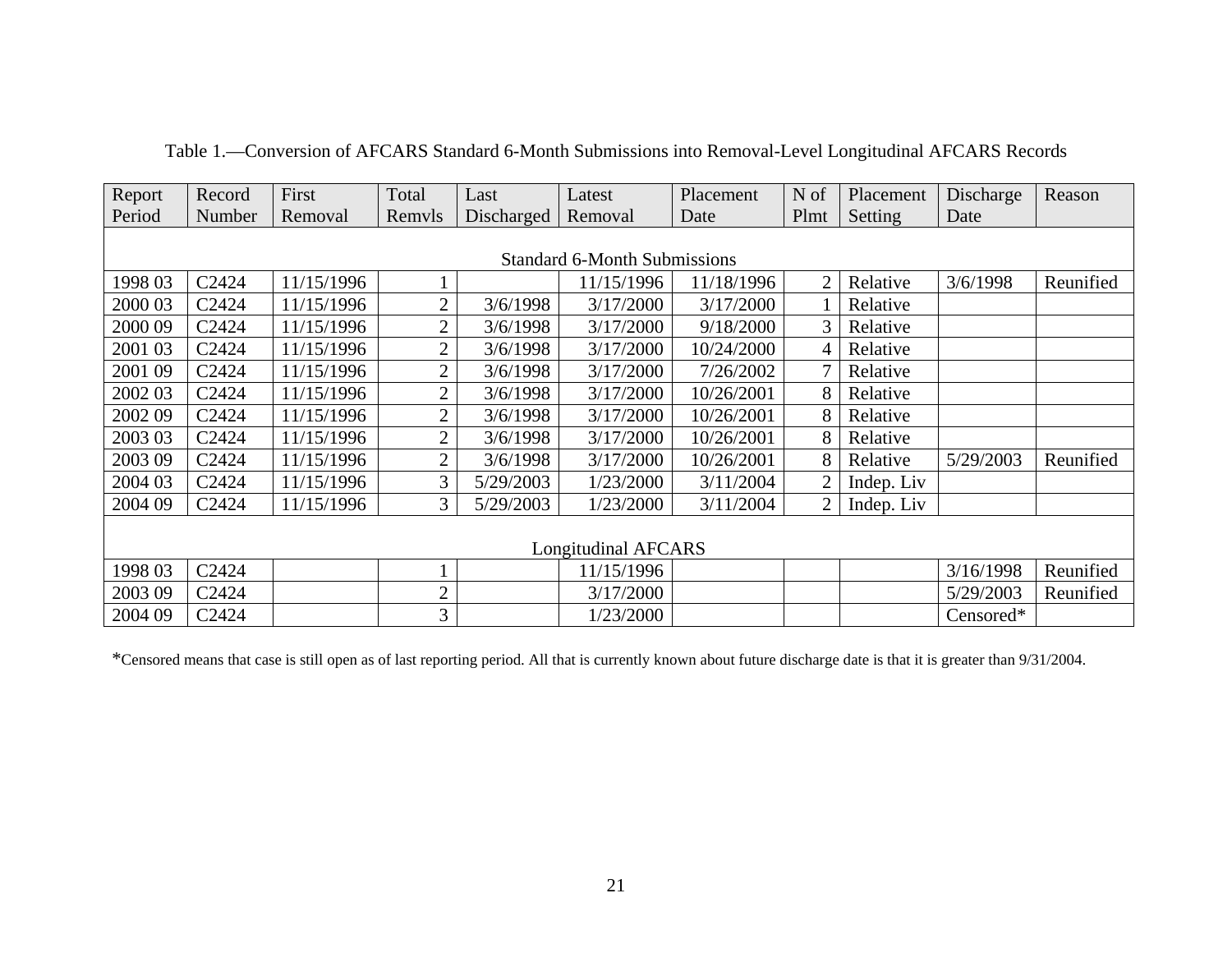This particular method of rolling up 6-month AFCARS files works well at the removal level, but it can only partially reconstruct the longitudinal record at the placement level. As shown in Table 1, AFCARS picks up only the last placement setting during a reporting period, which can leave gaps in the placement history. In this example problem for reporting purposes, an incomplete history of placement changes can greatly of Case C2424, placement 1 is missing for the first and third removal episodes, and placements 2, 5 and 6 are missing for the second removal. While not necessarily a limit the ability to track and analyze foster care stability, restrictiveness of care, and other placement related issues.

#### **Placement Stability**

Under the CFSR, a state passes the national stability standard if 86.7 percent or more of children are in foster care fewer than 12 months and experience no more than two placement settings. Children who experience a third placement within 12 months of removal according to this definition have unstable foster care. While consistent with research, the major problem with the federal operational measurement is that it treats all *uncensored*, that is, as if the time to the third placement was known exactly. Although for the case displayed above (see Table 1) the third placement date is exactly known, it could easily have been otherwise under existing AFCARS reporting procedures. The  $4<sup>th</sup>$ ,  $5<sup>th</sup>$  or prior reporting period. Equating these truncated or censored data with uncensored and selected data of children discharged after their  $3<sup>rd</sup>$  placement can introduce large biases three types of incomplete data—truncated, censored and selected—as though they were higher-order placement could instead have been the last reported placement setting. Cross-sectional snapshots of these higher-order placements provide truncated data or, at best, interval truncated data if the date of the  $1<sup>st</sup>$  or  $2<sup>nd</sup>$  placement can be accessed from a into measurement. Treating censored data for children placed near the end of the reporting period as though they represented stable care can further bias measurement. Because the federal measure does not track all children for a full 12 months, the observation window can vary from one day (for children placed at the end of the federal fiscal year) to almost 12 months (for children placed at the start of the federal fiscal year).

from the home. The same failure-time methods discussed above can handle censored data for children removed near the end of the reporting period, truncated data for children in The most efficient solution to these measurement problems is longitudinal tracking of placement changes for entry cohorts of children a full year after their removal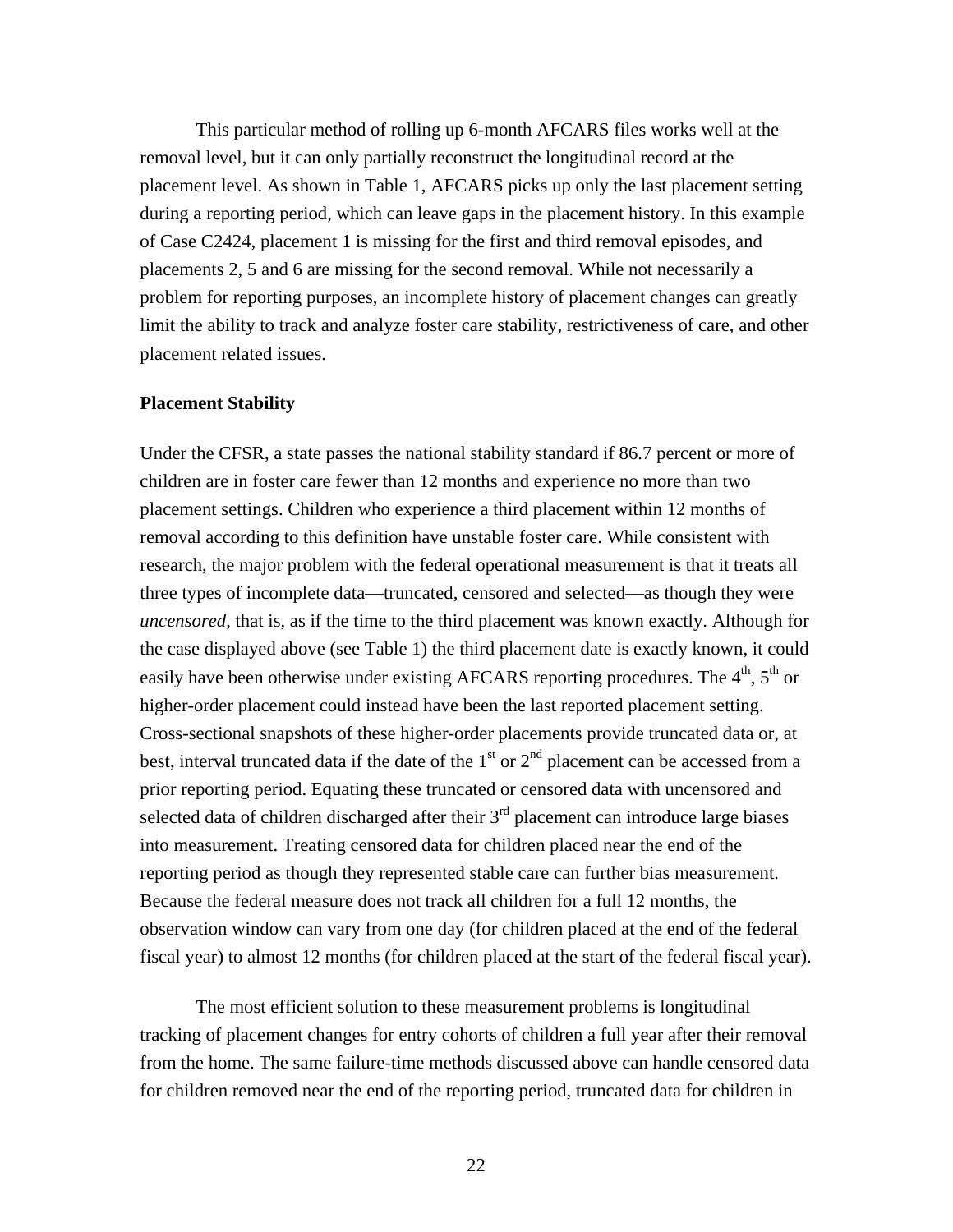their  $4<sup>th</sup>$  or higher-order placement setting, and interval censored data, in which the timing of the  $3<sup>rd</sup>$  placement can be fixed only inexactly between upper and lower dates.

Figure 8 compares the federal retrospective measure of stability to an alternative prospective measure that models the time to third placements. The proportion of children who experienced fewer than three placements at the  $365<sup>th</sup>$  day after removal are counted as having stable episodes of care. Unlike the other measures previously discussed, the differences are minimal. Other than the gap between the measures, the trend lines pretty much tell the same story—stability is either staying constant or worsening. The similarity likely arises because the federal retrospective measure doesn't discard data but includes all entries, exits, and end-of-period counts. This is not to say that the federal measure is valid, only that the stability bias is not as consequential as the bias for time to reunification, adoption, and re-entry.

#### **Re-Tooling AFCARS for Longitudinal Analysis**

The weight of the evidence presented in this report and the consensus of scholarly opinion are that CFSR should make use of longitudinal data, rather than point-in-time data, to produce more complete and accurate assessments of state performance in child welfare service delivery. The fact that this can be accomplished efficiently and effectively by stitching together 6-month AFCARS submissions with exiting software into longitudinal records (albeit partial) argues for including these alternative prospective measures for use in the CFSR. But why settle for partially longitudinal data? Would it not be in the interests of all parties simply to require states to submit AFCARS data in fully longitudinal form in the first place?

 The results of *Fostering Results'* year-long investigation indicate that only minimal changes would have to be made to AFCARS' existing reporting procedures to accommodate longitudinal analysis. Instead of reporting only one record per child, multiple records could be transmitted as is currently the practice with the National Child Abuse and Neglect Data System (NCANDS). Still a decision about the level of reporting, i.e. removals, placements, or living arrangements, would need to be reached. For example, consider the complete event history for the case displayed above in Table 1. The shaded rows in Table 2 identify the living arrangements that could not be reconstructed from the 6-month files.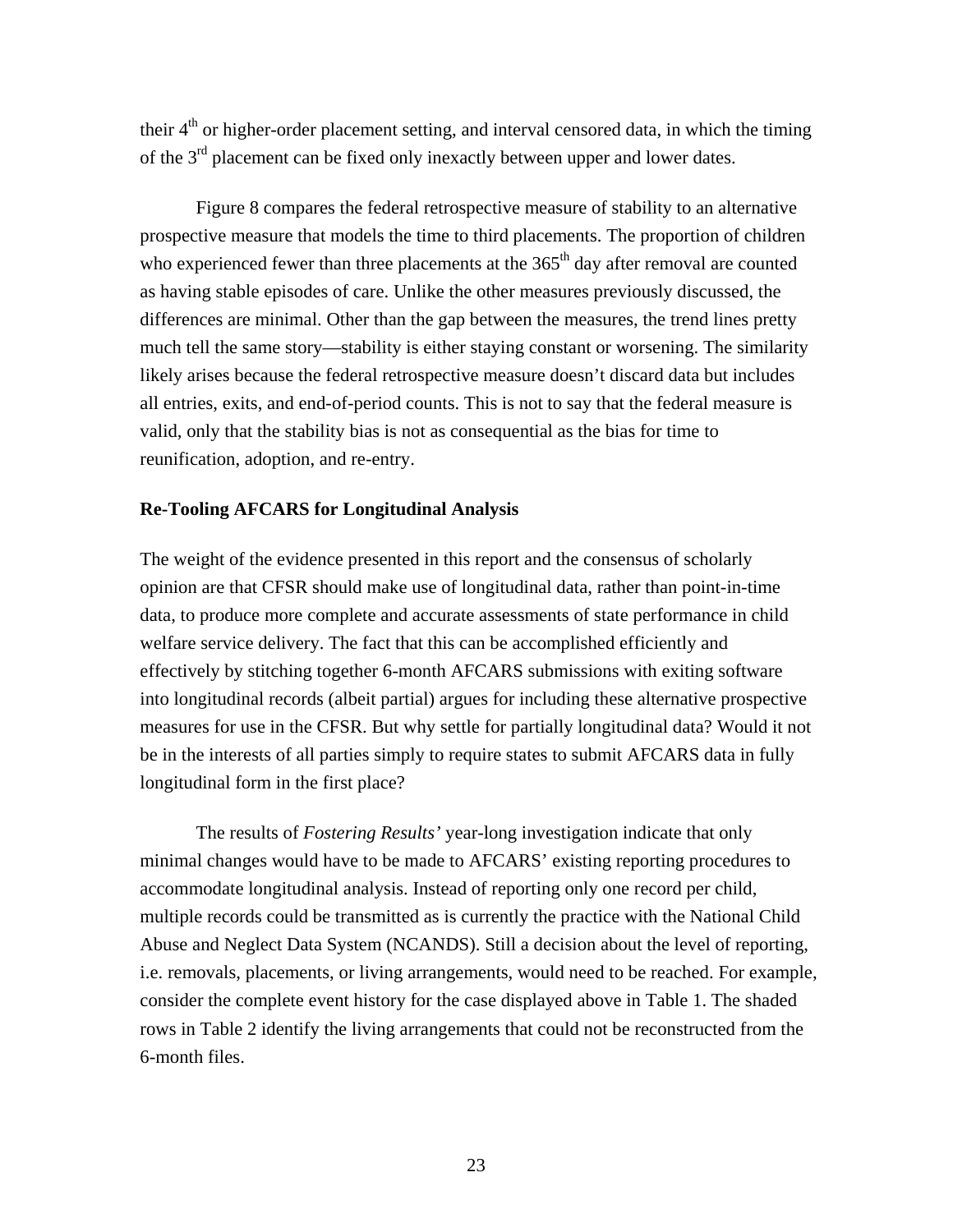

**Figure 8**.—Retrospective and Prospective Measures of Foster Care Stability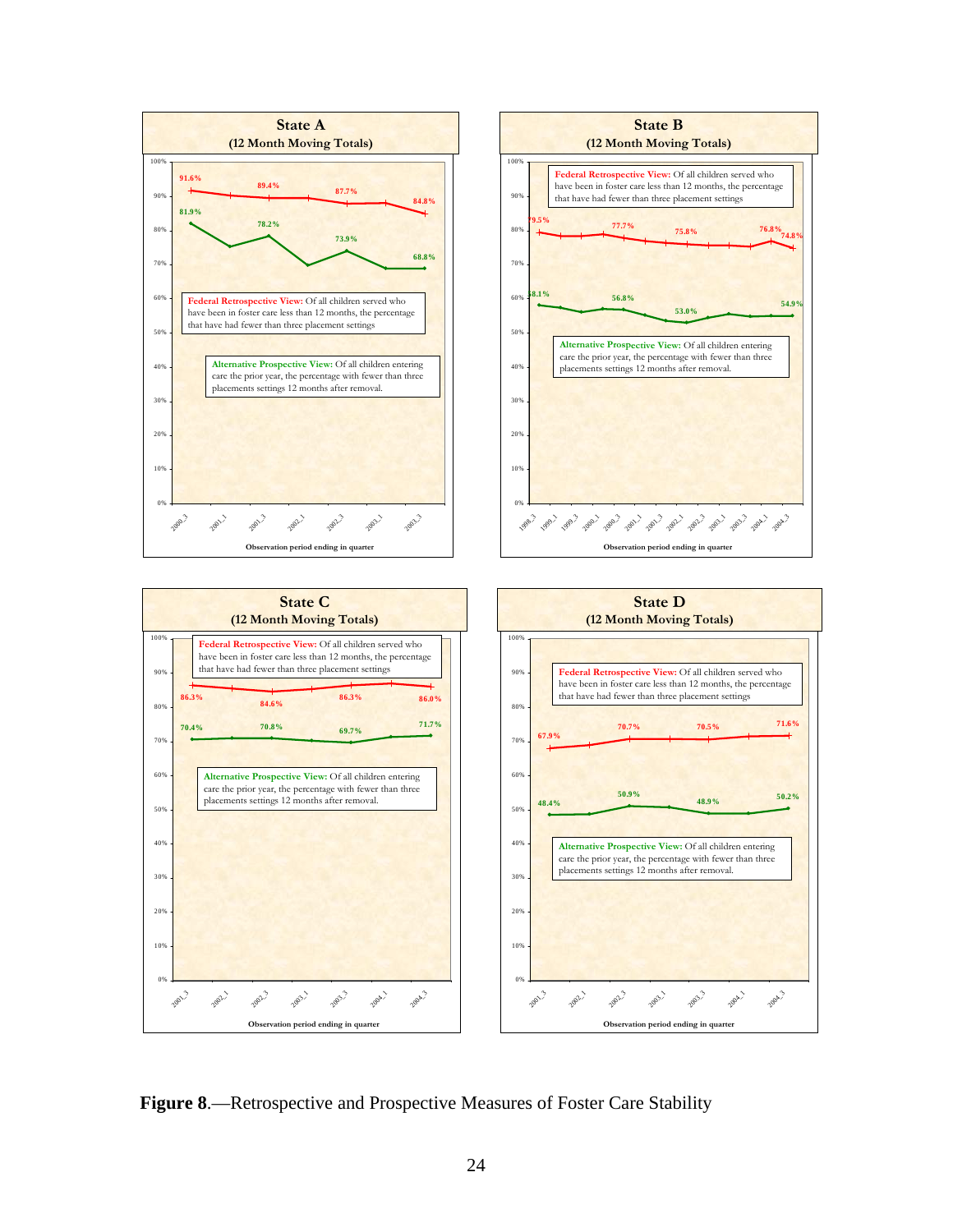| Report                              | Record            | First      | Total          | Last       | Latest     | Liv. Arr.  | N of           | Liv. Arr.   | Discharge | Reason    |
|-------------------------------------|-------------------|------------|----------------|------------|------------|------------|----------------|-------------|-----------|-----------|
| Period                              | Number            | Removal    | Remvls         | Discharged | Removal    | Date       | Plmt           | Setting     | Date      |           |
|                                     |                   |            |                |            |            |            |                |             |           |           |
| <b>Standard 6-Month Submissions</b> |                   |            |                |            |            |            |                |             |           |           |
| 1998 03                             | C2424             | 11/15/1996 |                |            | 11/15/1996 | 11/15/1996 |                | Institution |           |           |
| 1998 03                             | C2424             | 11/15/1996 |                |            | 11/15/1996 | 11/18/1996 | $\overline{2}$ | Relative    | 3/6/1998  | Reunified |
| 2000 03                             | C2424             | 11/15/1996 | $\overline{2}$ | 3/6/1998   | 3/17/2000  | 3/17/2000  |                | Relative    |           |           |
| 2000 09                             | C2424             | 11/15/1996 | $\overline{2}$ | 3/6/1998   | 3/17/2000  | 7/20/2000  | $\overline{2}$ | Relative    |           |           |
| 2000 09                             | C2424             | 11/15/1996 | $\overline{2}$ | 3/6/1998   | 3/17/2000  | 9/18/2000  | 3              | Relative    |           |           |
| 2001 03                             | C <sub>2424</sub> | 11/15/1996 | $\overline{2}$ | 3/6/1998   | 3/17/2000  | 10/24/2000 | 4              | Relative    |           |           |
| 2001 09                             | C2424             | 11/16/1996 | $\overline{2}$ | 3/6/1998   | 3/17/2000  | 3/22/2001  | 5              | Detention   |           |           |
| 2001 09                             | C2424             | 11/16/1996 | $\overline{2}$ | 3/6/1998   | 3/17/2000  | 6/22/01    | 6              | Relative    |           |           |
| 2001 09                             | C <sub>2424</sub> | 11/15/1996 | $\overline{2}$ | 3/6/1998   | 3/17/2000  | 7/26/2001  | 7              | Relative    |           |           |
| 2002 03                             | C <sub>2424</sub> | 11/15/1996 | $\overline{2}$ | 3/6/1998   | 3/17/2000  | 10/26/2001 | 8              | Relative    |           |           |
| 2002 09                             | C2424             | 11/15/1996 | $\overline{2}$ | 3/6/1998   | 3/17/2000  | 10/26/2001 | 8              | Relative    |           |           |
| 2003 03                             | C2424             | 11/15/1996 | $\overline{2}$ | 3/6/1998   | 3/17/2000  | 10/26/2001 | 8              | Relative    |           |           |
| 2003 09                             | C <sub>2424</sub> | 11/15/1996 | $\overline{2}$ | 3/6/1998   | 3/17/2000  | 10/26/2001 | 8              | Relative    |           |           |
| 2003 09                             | C2424             | 11/15/1996 | $\overline{2}$ | 3/6/1998   | 3/17/2000  | 3/25/2003  | 8              | Runaway     | 5/29/2003 | Reunified |
| 2004 03                             | C <sub>2424</sub> | 11/15/1996 | 3              | 5/29/2003  | 1/23/2000  | 3/11/2004  |                | Indep. Liv  |           |           |
| 2004 09                             | C2424             | 11/15/1996 | 3              | 5/29/2003  | 1/23/2000  | 3/11/2004  |                | Indep. Liv  |           |           |

Table 2.—Complete Event History of Child Living Arrangements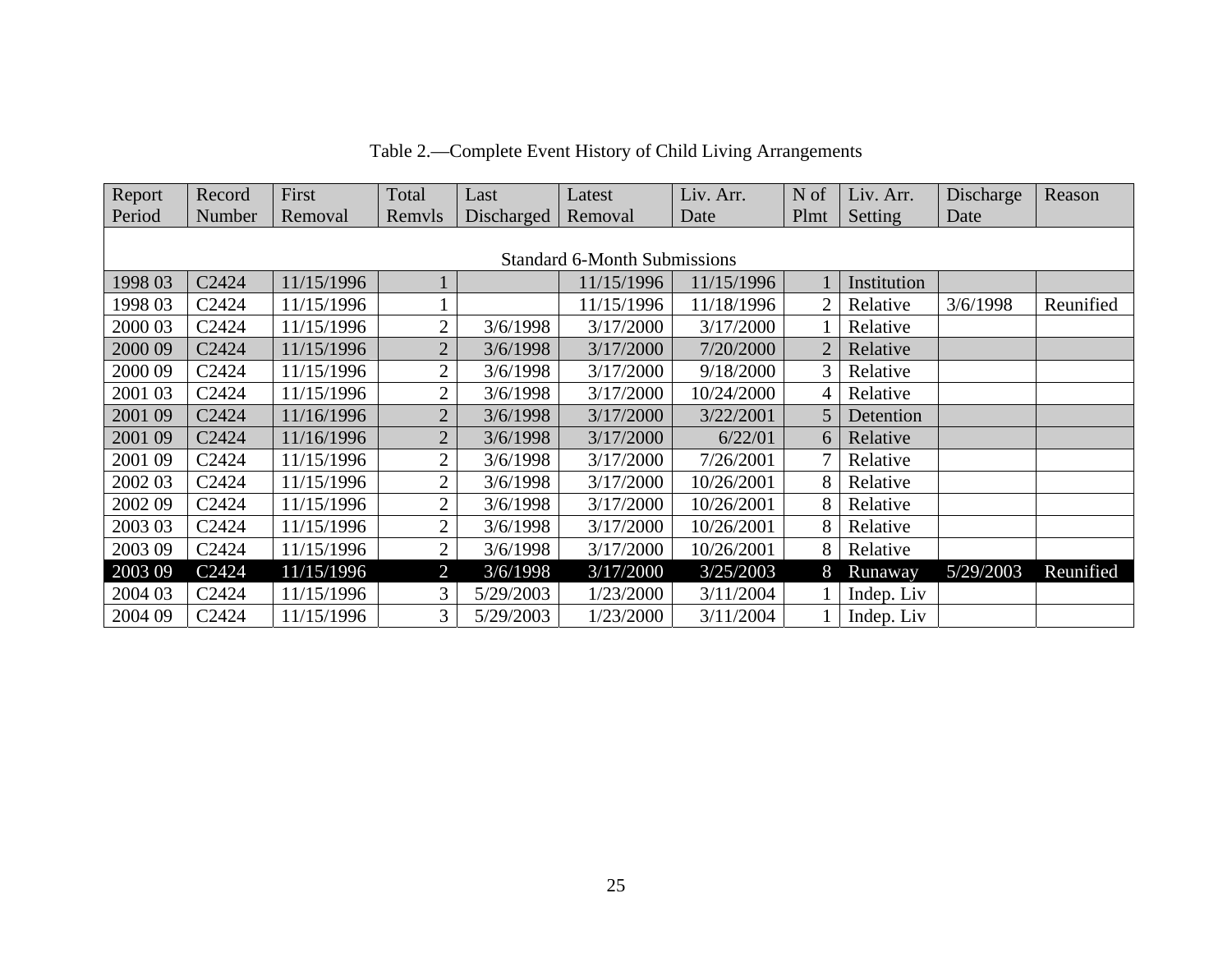The gray shaded rows identify the additional placements that are omitted from AFCARS because only the last placement during a reporting period is reported. The blackened row identifies a runway episode that was not reported because it was posted to the com puter system after the 45 day grace per iod allowed for finalizing AFCARS submissions. Even if the episode were properly noted, AFCARS guidelines stipulate that runaways do not count as foster care placements and so the number of placements remains unchanged at 8.

temporary living conditions, noting that "there are certain temporary living conditions ongoing foster care placement."<sup>3</sup> These temporary absences include: 1) visitation with a sibling, relative, or other caretaker, 2) hospitalization for medical treatment, acute psychiatric episodes or diagnosis, 3) respite care, 4) day or summer camps, 5) trial home AFCARS guidelines draw a distinction between foster care placements and that are not placements, but rather represent a temporary absence from the child's visits, and 6) runaway episodes.

Reporting AFCARS records at the foster care placement level would provide the necessary detail to analyze foster care stability. Including temporary living conditions as changes in accordance with AFCARS guidelines. If some states are including temporary living conditions in the placement count while others are not, collecting the additional detail m ight be necessary to assure data comparability. well would provide the fullest detail needed for longitudinal data analysis, but also substantially increase the volume of computer records transmitted. Is the additional information from reporting temporary living conditions worth the extra costs in storage space? This would depend on how reliably states are currently counting placement

#### **AFCARS Data Comparability**

1

the Child Welfare League of America (CWLA), surveyed all 50 states and the District of What they discovered is somewhat discouraging from a data comparability viewpoint. Fifty-nine percent of states incorrectly *included* hospitalization for medical treatment in their count of placement, while 33 percent incorrectly *excluded* detentions. In addition, In 2001, the National Working Group to Improve Child Welfare Data (NWG), hosted by Columbia to learn the specifics of how jurisdictions calculated the AFCARS data element for the number of placement settings children experienced during a removal episode.

<sup>&</sup>lt;sup>3</sup> Social Security Act - section 479; 45 CFR 1355.40 & appendices; Child Welfare Policy Manual Sections 1.2B.7 and 1.3"(AFCARS Toolkit: User's Guide, September 2003)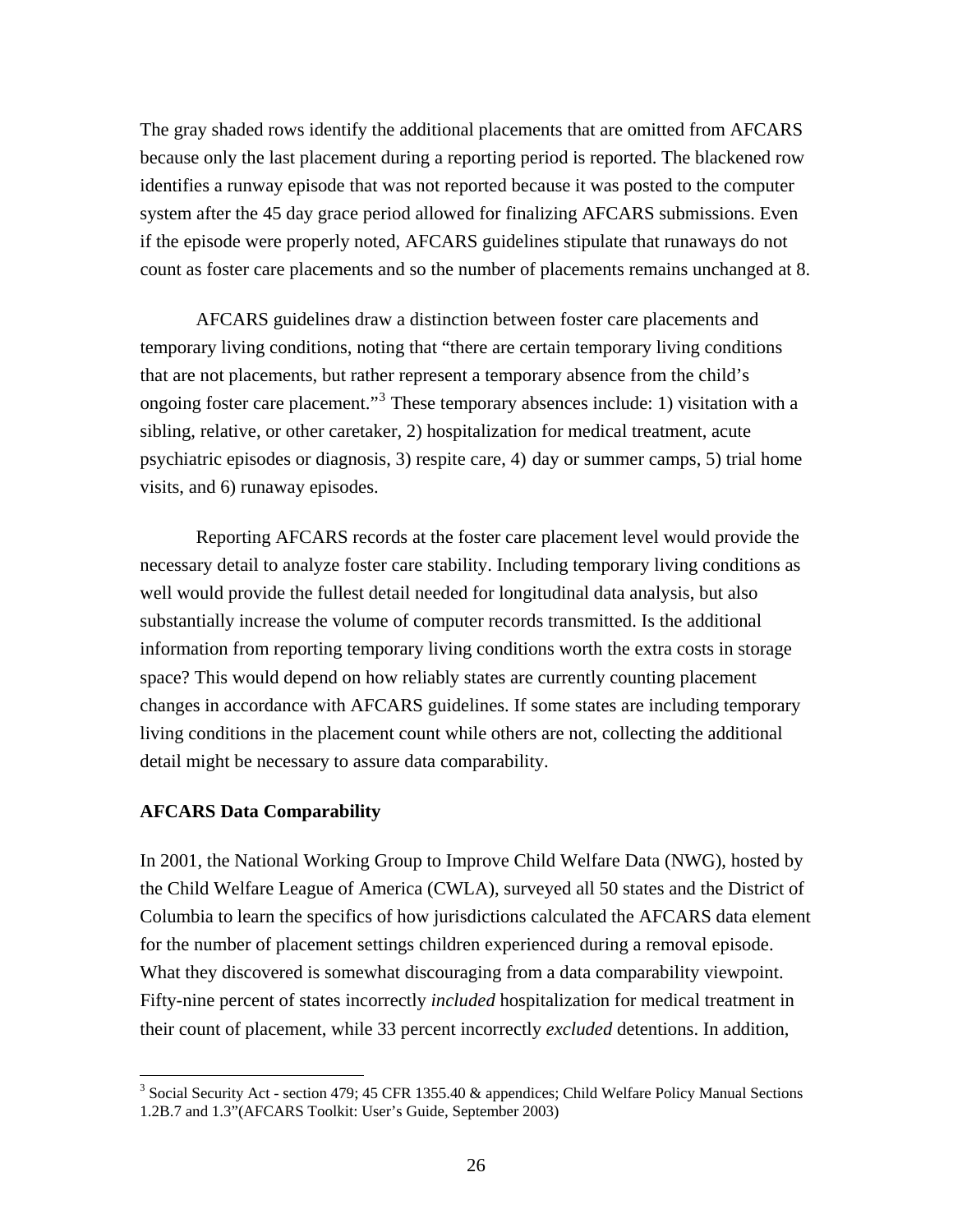29% incorrectly included respite care, 25% incorrectly included runaways, and 16 % incorrectly included trial home visits. The lack of data comparability on a key national standard such as foster care stability raises another set of warning flags about the reliability of the CFSR process.

 In order to learn whether the problem extends to other national standards , *Fostering Results* commissioned the NWG in 2005 to conduct a survey of the information jurisdictions used in reporting time to reunification. Compared to f oster care placements, it might seem that states have far less leeway in how they report on reunifications, but it turns out that there is a fair amount of variation in what states can report on this measure as well.

custody is transferred. Because the transfer of legal custody can extend the waiting time to reunification by up to another six months after physical custody is transferred, states In many states, a court can return a child to the physical custody of parents without restoring full legal rights until the parents satisfactorily demonstrate their capacity to parent. AFCARS guidelines stipulate that children are to be considered reunified only after the court restores legal custody or at six months after physical custody is transferred, whichever comes first. Despite this guidance, seven of the 40 responding states say they report the date of reunification as the date that physical that use physical custody as the date of reunification will gain an advantage on the national standard over states that use the date of legal custody.

There are two possible solutions to the problem of data comparability. One is to promote standardization through explicit guidelines, better training, and periodic on-site audits. The other is for states to submit the information in sufficient detail so that the federal government can run the necessary programs centrally to assure data comparability. The latter solution would greatly increase the volume of records and expand the number of data elements submitted by the states. If this option were to be pursued, it is worth asking whether it is better simply to discard the existing AFCARS reporting structure and rebuild a longitudinal federal tracking system from the ground up to support the complete and accurate assessments of state performance required by federal law.

#### **AFCARS Advisory Panel**

The choice of which direction to pursue—retooling the existing system or rebuilding entirely from scratch—is best decided under the guidance of an AFCARS advisory panel

27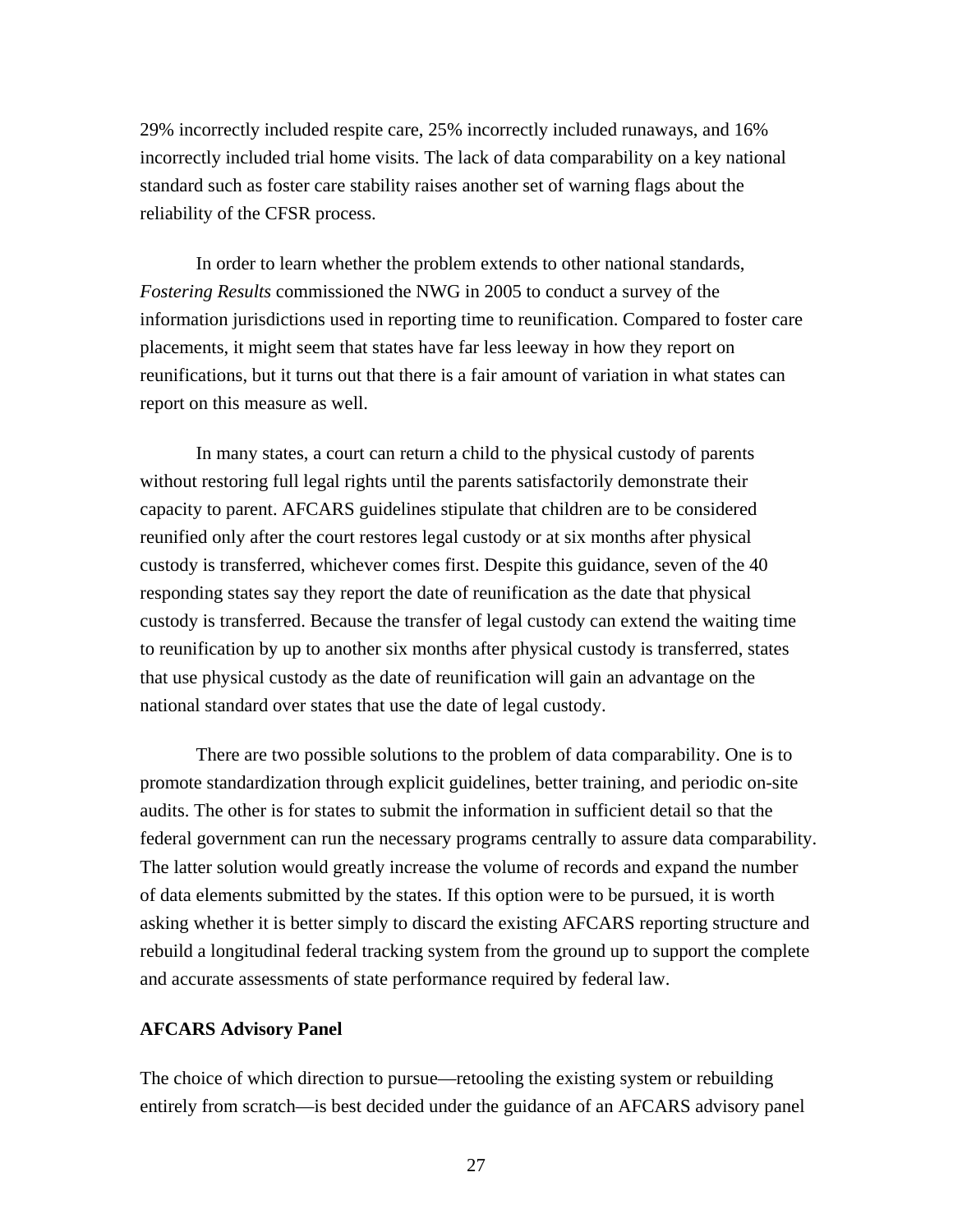composed of child welfare policymakers, administrators, and researchers. When AFCARS was initially designed in the mid-1980s, it was a major leap forward in c hild welfare data reporting. But much has changed since then in information technology and methods of statistical analysis. States have a greatly improved capacity to collect, maintain and report data on children and families with much of these advances credited to (SACWIS).<sup>4</sup> Information technology continues to evolve at a rapid pace opening the door to solutions not previously available. There have been impressive advances in longitudinal data analysis and how to use these methods to assess child welfare public investment in Statewide Automated Child Welfare Information Systems performance.

to the current outcome measures, and annually evaluate the quality of AFCARS to make recommendations for continuing quality improvement of the system of data collection, analysi s and reporting. HHS staff has considerable child welfare knowledge but it is unreasonable to expect them to have the range of expertise needed to stay abreast of administrators and researchers who have worked in the area of measuring child welfare outcomes. The guidance of child welfare administrators is essential to inform DHHS on the operations of state systems. The guidance of researchers is essential due to the explosi on of research and writing about child welfare outcomes in recent years. Due to constantly changing technology and improving child welfare analytical capacity, an AFCARS advisory panel should be created to recommend changes in data collection procedures, provide guidance on assessing state performance, suggest revisions continuing developments in information technology, state data handling capacity and child welfare knowledge. This advisory panel should be composed of child welfare

Neglect Data System (NCANDS) is a useful model. Under the Child Abuse Prevention The advisory panel that guides development of The National Child Abuse and and Treatment Act of 1993, DHHS was directed to establish a national data collection and analysis program on child abuse and neglect.

representatives of state Child Protective Services (CPS) agencies and national experts in the fields of child welfare services and information systems. The State Advisory Group helped identify a core set of data items and definitions that would best represent a To design the NCANDS, DHHS convened a State Advisory Group comprising

 $\overline{a}$ 

<sup>&</sup>lt;sup>4</sup> One estimate is that more than \$2.4 billion dollars have been invested in the design of these information systems (GAO-03-809).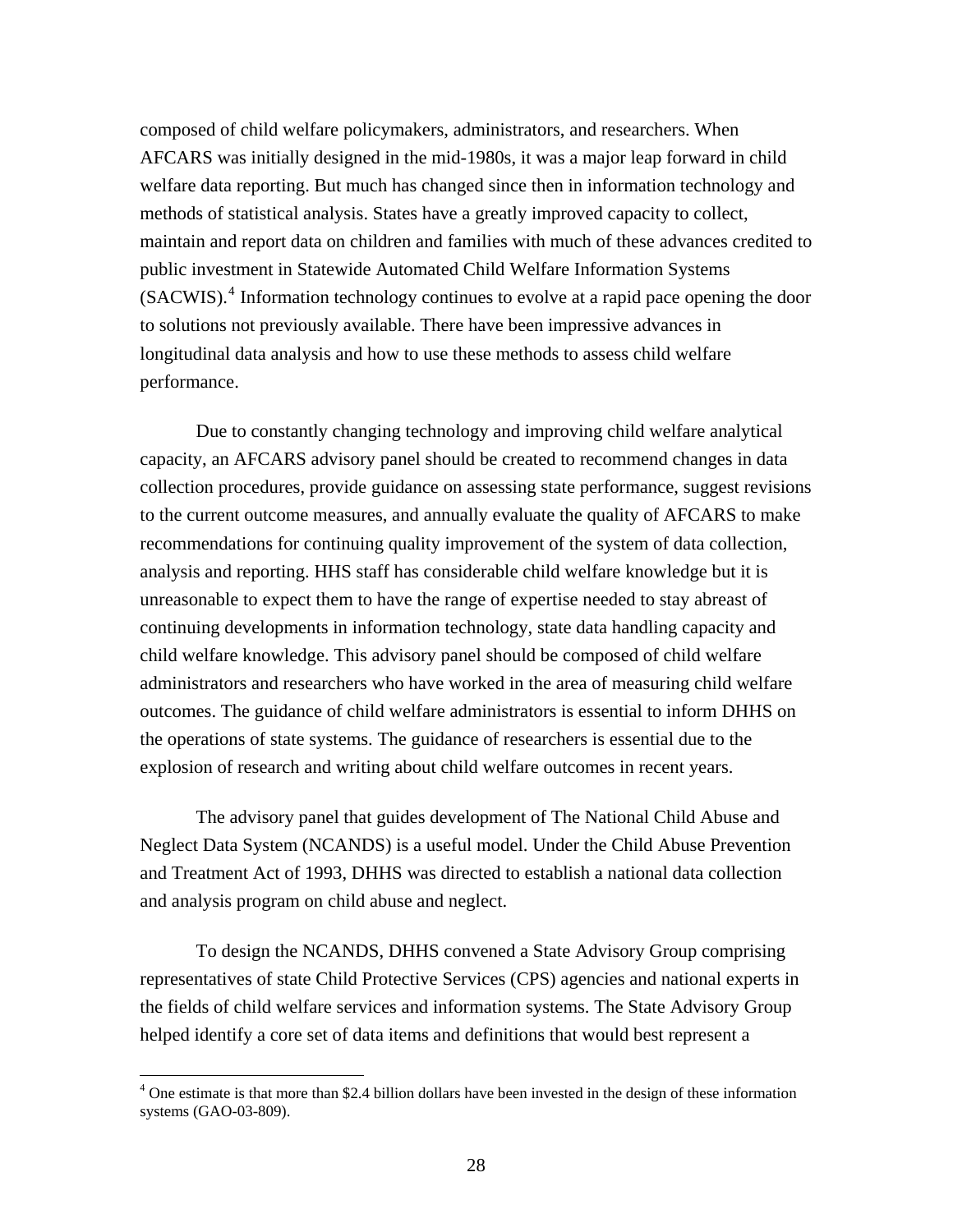nationa l profile of child maltreatment. Subsequently, the State representatives assisted in the pilot testing and implementation of the NCANDS. The State Advisory Group continues to play an important role in recommending improvement to the NCANDS.<sup>5</sup>

appears to be agreement that the NCANDS is useful and that the State Advisory Group Like AFCARS, NCANDS is used to produce some of the AFSA outcomes. There has worked well.

#### **AFCARS Can Be Rescued**

 $\overline{a}$ 

The Adoption and Safe Families Act is superior public policy that clearly specifies that the national mandate for child welfare is the promotion of the safety, permanence and well-being of children who are in or at risk of foster care. Under the Act, the public has the opportunity to learn how state child welfare systems are accomplishing the national goals of providing safe and permanent homes to foster children and other victims of child abuse or neglect.

The results of the last three-year federal CFSR showed all 50 states and the District of Columbia and Puerto Rico falling short of the targets set by the federal government. This report makes the case that the federal yardstick for measuring state performance is seriously flawed and that the CFSR has failed to provide a complete and accurate picture of state child welfare performance. The primary reason is AFCARS inability to track child welfare outcomes prospectively from foster care entry to exit.

Our conclusion from *Fostering Results*' year-long investigation is that a rescue mission to correct AFCARS' flaws is feasible much like the 1993 National Aeronautics and Space Administration (NASA) mission that solved Hubble's measurement problems. Our tests suggest that the more glaring statistical limitations of AFCARS can be overcome with only minor changes in the way states report and identify data and by requiring the consistent encryption of child identifiers. But we also found that state variation in the reporting of critical data elements undermines comparability and further erodes the reliability of the CFSR.

<sup>5</sup> (DHHS, ACF http://nccanch.acf.hhs.gov/pubs/factsheets/ncands.cfm (Date last accessed June 4, 2004).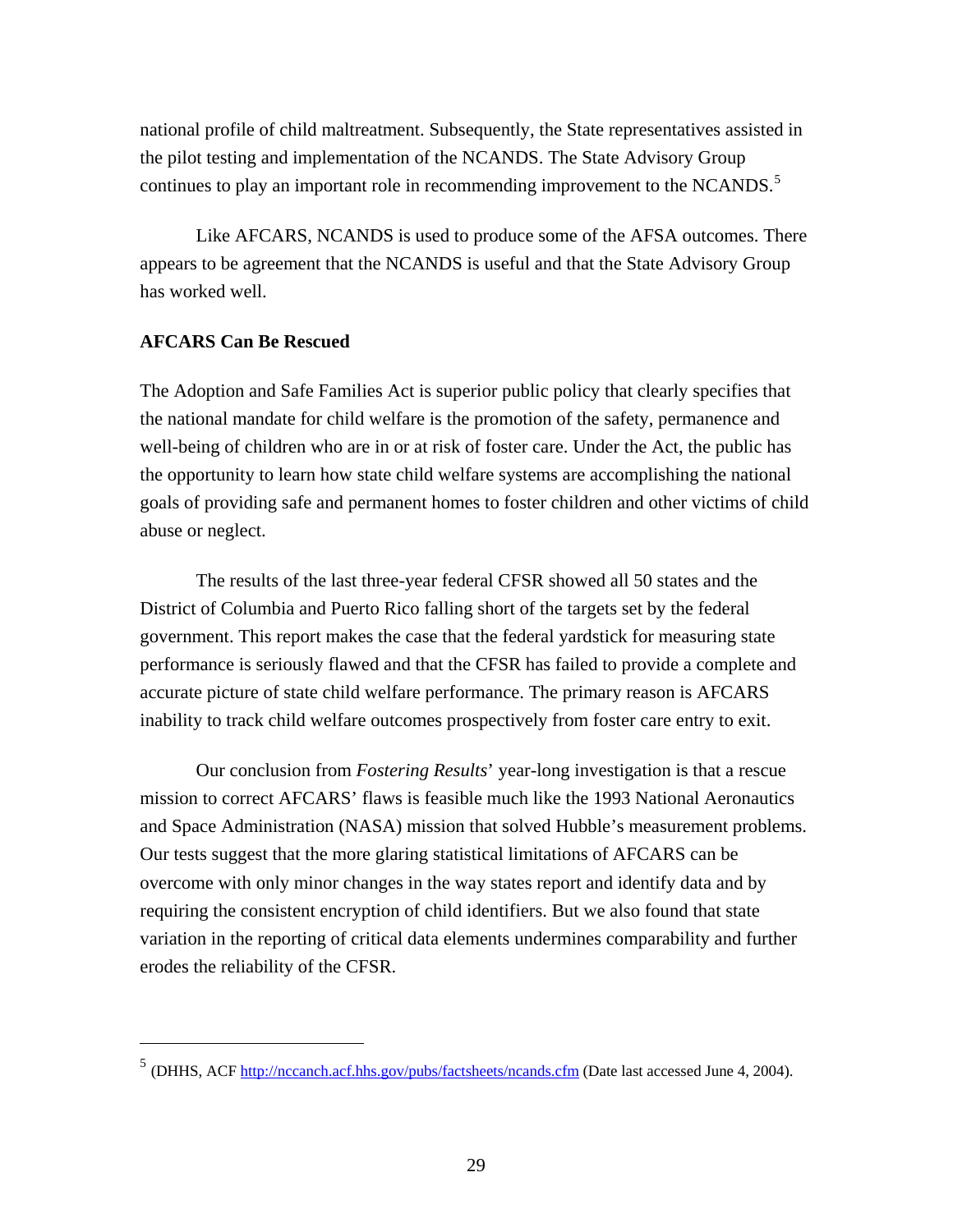Much progress has been made in identifying the changes needed to improve data comparability since the NWG first began bringing these issues to national attention. It is AFCARS advisory panel. Re-tooling AFCARS under the guidance of a panel of policym akers, administrators, and researchers not only preserves the sizeable investments already made by federal and state governments in the existing system but could now time to act on the group's findings and recommended guidelines by establishing an potentially open the way for impressive advances in child welfare research, program accountability and service improvement.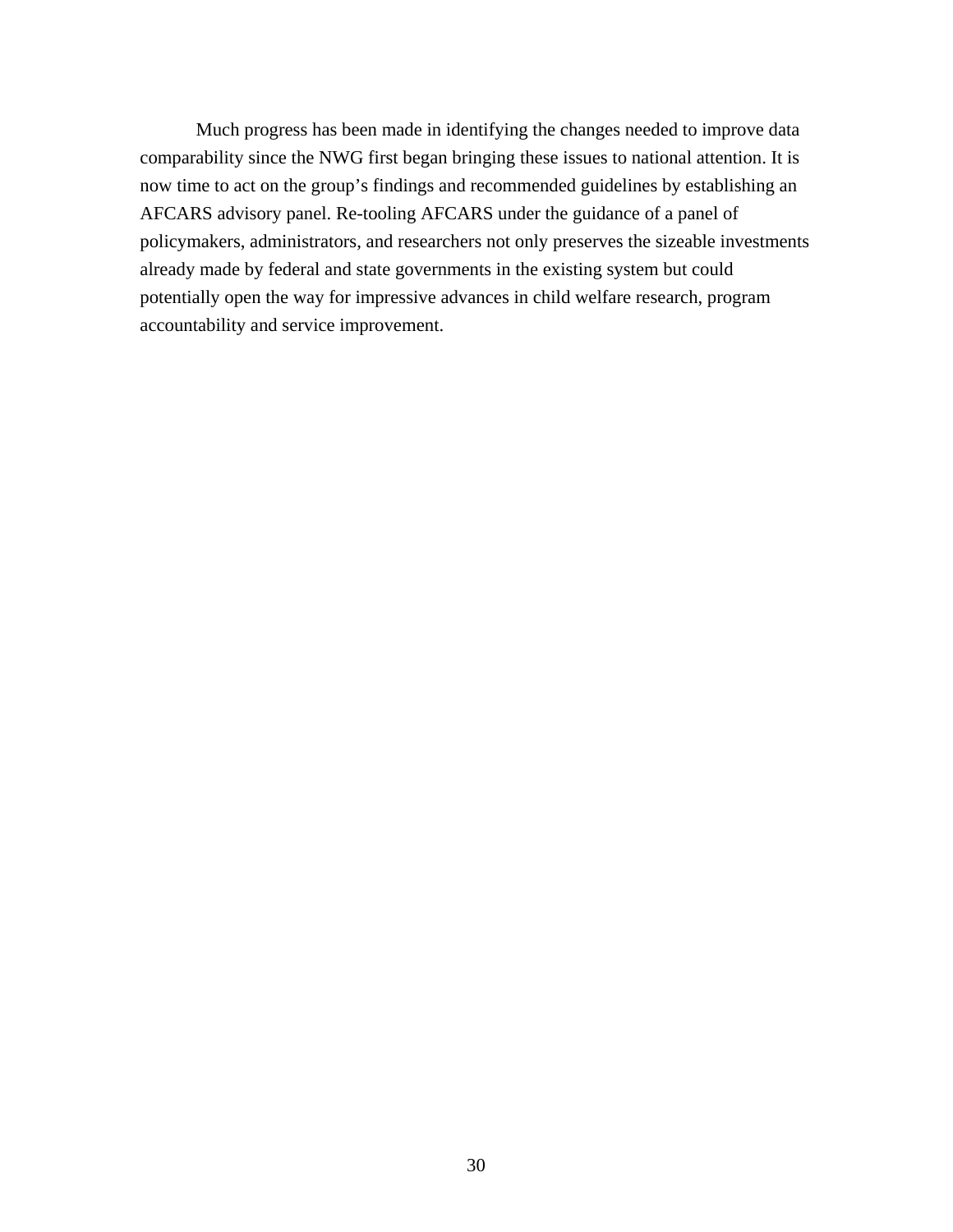#### **References**

- Administration for Children and Families (2004). *General findings from the federal Child*  from http://www.acf.hhs.gov/programs/cb/cwmonitoring/results/genfindings04/ge *and Family Services Review*. Retrieved April 9, 2007, nfindings04.pdf
- Administration for Children and Families (2006a). *The AFCARS report: Final estimates for FY 1998 through FY 2002*. Retrieved April 9, 200 7, from http://www.acf.hhs.gov/programs/cb/stats\_research/afcars/tar/report12.pdf
- Admin istration for Children and Families (2006b). *The AFCARS report: Interim FY 2003*  from http://www.acf.hhs.gov/programs/cb/stats\_research/afcars/tar/report10.pdf *estimates as of June 2006*. Retrieved April 9, 2007,
- Administration for Children and Families (2006c). *The AFCARS report: Preliminary FY 2004 estimates as of June 2006*. Retrieved April 9, 2007, from [http://www.acf.hhs.gov/programs/cb/stats\\_research/afcars/tar/report11.pdf](http://www.state.il.us/dcfs/docs/SignsProg.pdf)
- Admin[istration for Children and Families \(2006d\).](http://www.state.il.us/dcfs/docs/SignsProg.pdf) *The AFCARS report: Preliminary FY 2005 estimates as of September 2006*. Retrieved April 9, 2007, from [http://www.acf.hhs.gov/programs/cb/stats\\_research/afcars/tar/report13.pdf](http://library.cqpress.com/cqresearcher/cqresrre2005042201)
- Admi[nistration for Children, Youth, and Families \(1987\).](http://library.cqpress.com/cqresearcher/cqresrre2005042201) *Report of the Advisory Committee on Adoption and Foster Care Information*. Washington, DC: Author.

Adopti on and Safe Families Act of 1997, Pub. L. No. 105-89, § 203.

child and family services reviews: Lessons learned from child welfare reform in Illinois. *Whittier Journal of Child & Family Advocacy, 1*(1), 1-36. Bishop, P. M., Grazian, L., McDonald, J., Testa, M., & Gatowski, L. (2002). The need for uniformity in national statistics and improvements in outcome indicators for

Child Abuse Prevention and Treatment Act, 42 U.S.C. § 5101-5119c (1988).

Children and Family Research Center (2006). *Conditions of children in or at risk of foster care in Illinois*. Urbana, IL: Author.